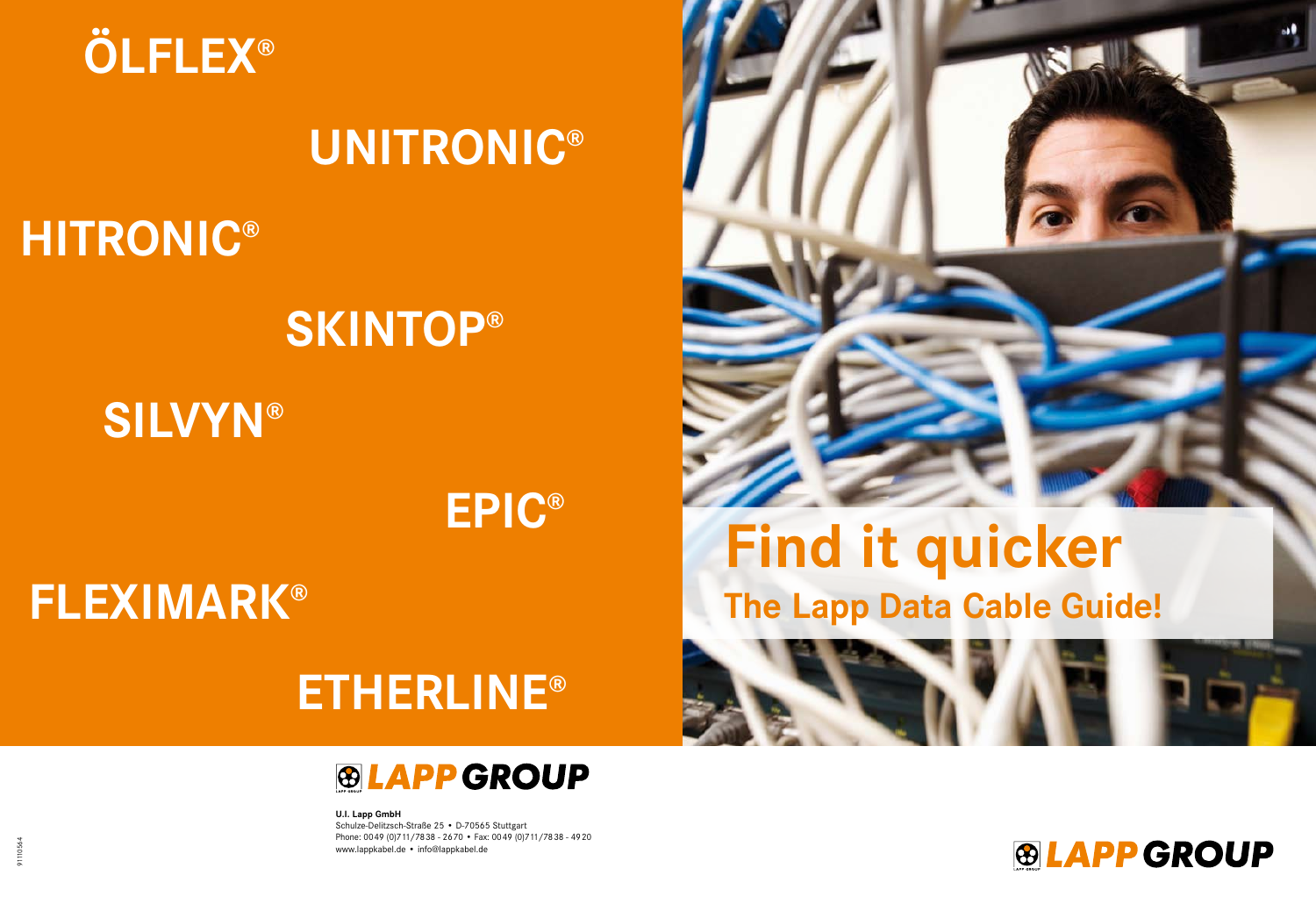## **Legend**



- 
- **AWG American Wire Gauge (coding for wire diameter)**
	-
	-
	-
- **COMBI IBS Installation remote bus cable for INTERBUS**
	-
	-
	-
- **FIP Factory Instrumentation Protocol Fieldbus**
	-
	-
- **G rubber outer sheath (EPDM Ethylene Propylene Dien Caoutchouc)**
	-
	-
	-
- **L2 Abbrevation for SINEC® L2-DP PROFIBUS-DP Fieldbus**
	-
	-
- **ODTR Optical Time Domain Reflectometry**
	-
	-
	-
	-
	-
- **PROFIBUS-DP PROFIBUS for Decentralized Periphery**
- **PROFIBUS-FMS PROFIBUS for Fieldbus Message Specification**
- **PROFIBUS-PA PROFIBUS for Process Automation**
	-
	-
	-
- **S/FTP (STP/S PiMF) Shielded Twisted Pair / Shielded Pairs in Metal Foil**
	-
	-
	-
	-
- **Yv wire for outdoor use / direct burial with reinforced PVC outer sheath**
	-
	-

**AS-i AS-INTERFACE Fieldbus BK black outer sheath BU blue outer sheath CAN Controller Area Network DUPLEX two fibres FC Fast Connect (screwless) FD suitable for power chains FRNC Flame Retardant Non Corrosive F/UTP (FTP) Foiled Twisted Pair GOF Glass Optical Fibre H halogen free material IBS Remote bus cable for INTERBUS LD low attenuation MM Multimode P/PUR Polyurethane PA Polyamide PCF Plastic Cladded Fibre PE Polyethylen POF Polymer Optical Fibre SIMPLEX one fibre SM Singlemode SF/UTP (S-FTP) Shielded-Folied Twisted Pair TPE Thermo Plastic Elastomer U/UTP (UTP) Unshieled Twisted Pair Y/PVC Polyvinylchlorid YE yellow outer sheath YY double outer sheath PVC XPE cross linked Polyethylen**

# **HITRONIC® Fibre Optical Cables - BUS & LAN ETHERLINE® LAN Cables ETHERNET UNITRONIC® BUS Cables**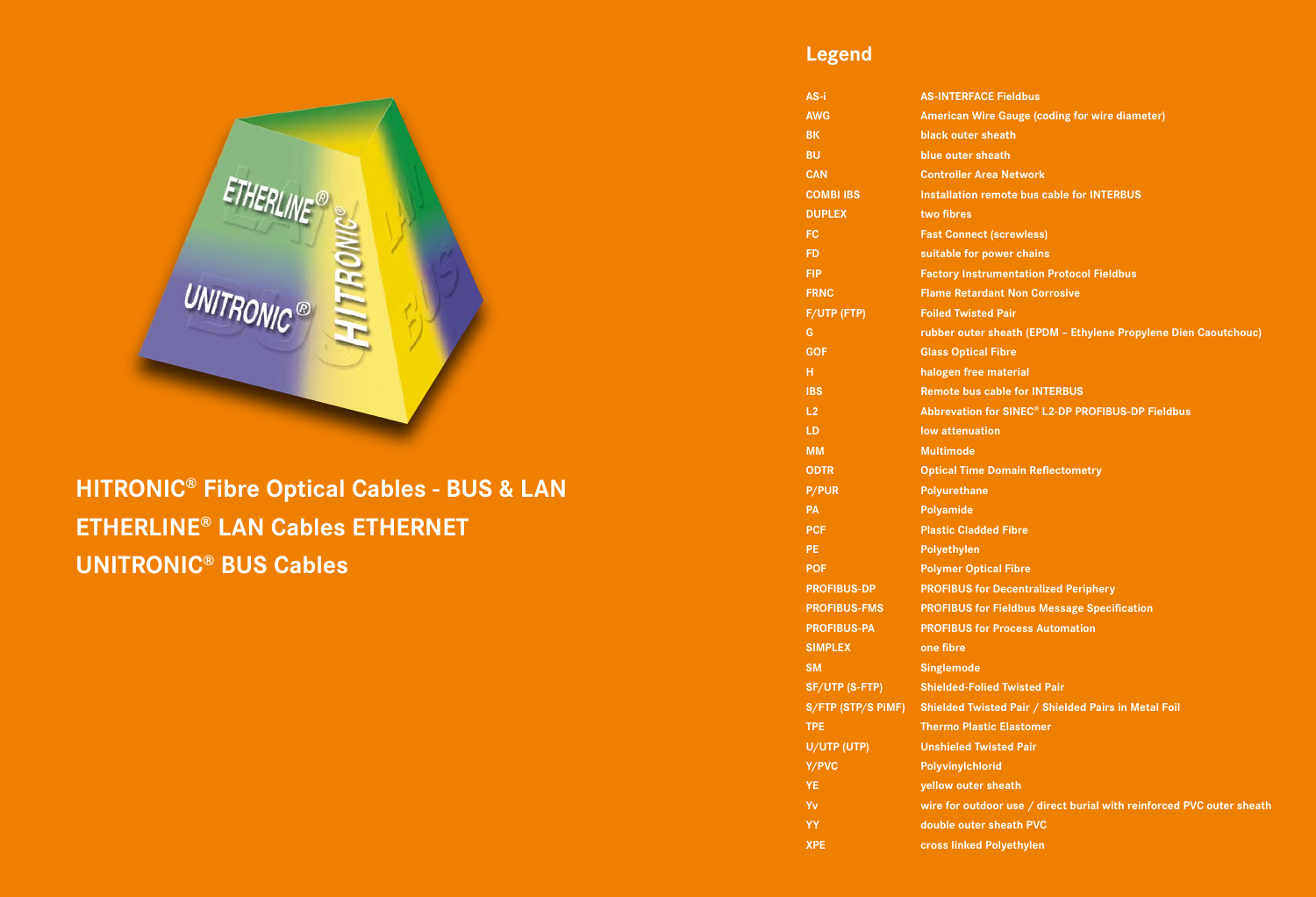# BUS Cables **BUS Cables**

| <b>Bussystem</b>              | Installation<br>area | Application/<br>cabling | <b>Approval</b> | <b>Type</b>                                              | Art. No. | Outer sheath<br>material | <b>Special feature</b>     | <b>Connectors</b> |
|-------------------------------|----------------------|-------------------------|-----------------|----------------------------------------------------------|----------|--------------------------|----------------------------|-------------------|
|                               |                      |                         |                 | UNITRONIC <sup>®</sup> BUS L2/FIP UL/CSA (CMX)           | 2170219  | <b>PVC</b>               |                            | 26-33,41,42,45-51 |
|                               |                      |                         | UL/CSA (CMX)    | UNITRONIC <sup>®</sup> BUS L2/FIP PUR FC UL/CSA (CMX)    | 2170330  | <b>PUR</b>               | <b>Fast Connect</b>        | 34-40,43,44       |
|                               |                      |                         | UL/CSA (CM)     | UNITRONIC <sup>®</sup> BUS L2/FIP-H FC UL/CSA (CM)       | 2170326  | H.                       | halogen free, Fast Connect | 34-40,43,44       |
|                               |                      |                         |                 | UNITRONIC <sup>®</sup> BUS L2/FIP 7-wire UL/CSA (CMG)    | 2170824  | <b>PVC</b>               |                            | 26-33,41,42,45-51 |
|                               |                      |                         |                 | UNITRONIC <sup>®</sup> BUS L2/FIP FC UL/CSA (CMG)        | 2170820  | <b>PVC</b>               | <b>Fast Connect</b>        | 34-40,43,44       |
|                               |                      |                         | UL/CSA (CMG)    | UNITRONIC® BUS L2/FIP 7-wire FC UL/CSA (CMG)             | 2170826  | <b>PVC</b>               | <b>Fast Connect</b>        | 26-33,41,42,45-51 |
|                               |                      |                         |                 | UNITRONIC <sup>®</sup> BUS HFFR L2/FIP FC UL/CSA (CMG)   | 2170853  | H                        | halogen free, Fast Connect | 34-40,43,44       |
|                               |                      | static                  |                 | UNITRONIC <sup>®</sup> BUS L2/FIP                        | 2170220  | <b>PVC</b>               |                            | 26-33,41,42,45-51 |
|                               |                      |                         |                 | UNITRONIC <sup>®</sup> BUS L2/FIP PE                     | 2170233  | <b>PE</b>                |                            | 26-33,41,42,45-51 |
|                               |                      |                         |                 | UNITRONIC <sup>®</sup> BUS L2/FIP 7-wire halogen free    | 2170226  | H.                       | halogen free               | 26-33,41,42,45-51 |
|                               | indoor               |                         |                 | UNITRONIC <sup>®</sup> BUS COMBI L2/FIP 7-wire           | 2170225  | <b>PVC</b>               | <b>COMBI</b>               | 26-33,41,42,45-51 |
|                               |                      |                         |                 | UNITRONIC <sup>®</sup> BUS L2/FIP 105                    | 2170630  | <b>PVC</b>               |                            | 26-33,41,42,45-51 |
| PROFIBUS-DP,<br>PROFIBUS-FMS, |                      |                         |                 | UNITRONIC <sup>®</sup> BUS L2/FIP ROBUST FR              | 2170620  | <b>TPE</b>               |                            | 26-33,41,42,45-51 |
| <b>FIP</b>                    |                      |                         |                 | UNITRONIC <sup>®</sup> BUS L2/FIP PE FC                  | 2170333  | <b>PE</b>                | <b>Fast Connect</b>        | 34-40,43,44       |
|                               |                      |                         | UL/CSA (CMX)    | UNITRONIC <sup>®</sup> BUS FD P L2/FIP UL/CSA (CMX)      | 2170822  | <b>PUR</b>               | power chain                | 26-33,41,42,45-51 |
|                               |                      |                         |                 | UNITRONIC <sup>®</sup> FD P L2/FIP FC UL/CSA (CMX)       | 2170322  | PUR                      | power chain, Fast Connect  | 34-40,43,44       |
|                               |                      | high flexible           | UL/CSA (CMG)    | UNITRONIC <sup>®</sup> FD Y PROFIBUS HYBRID UL/CSA (CMG) | 2170875  | <b>PVC</b>               | hybrid                     | 26-33,41,42,45-51 |
|                               |                      |                         |                 | UNITRONIC <sup>®</sup> BUS FD P L2/FIP                   | 2170222  | PUR                      | power chain                | 26-33,41,42,45-51 |
|                               |                      |                         |                 | UNITRONIC <sup>®</sup> BUS FD P COMBI L2/FIP             | 2170227  | <b>PUR</b>               | COMBI/power chain          | 26-33,41,42,45-51 |
|                               |                      |                         |                 | UNITRONIC <sup>®</sup> FD P PROFIBUS HYBRID              | 2170495  | <b>PUR</b>               | hybrid /power chain        | 26-33,41,42,45-51 |
|                               |                      | torsion                 | UL/CSA (CMX)    | UNITRONIC <sup>®</sup> BUS L2/FIP TORSION UL/CSA (CMX)   | 2170332  | <b>PUR</b>               | torsion                    | 26-33,41,42,45-51 |
|                               |                      | festoon                 |                 | UNITRONIC <sup>®</sup> BUS L2/FIP FESTOON UL/CSA (CMG)   | 2170331  | <b>PVC</b>               | festoon                    | 26-33,41,42,45-51 |
|                               |                      |                         |                 | UNITRONIC <sup>®</sup> BUS Yv L2/FIP                     | 2170223  | <b>PVC</b>               |                            | 26-33,41,42,45-51 |
|                               | outdoor              | static                  |                 | UNITRONIC <sup>®</sup> BUS YY L2/FIP                     | 2170236  | <b>PVC</b>               |                            | 26-33,41,42,45-51 |
|                               |                      |                         |                 | UNITRONIC <sup>®</sup> BUS L2/FIP ARM                    | 2170247  | <b>PVC</b>               | arm                        | 26-33,41,42,45-51 |
|                               |                      |                         |                 | UNITRONIC <sup>®</sup> L2/FIP BURIAL FC                  | 2170323  | <b>PVC</b>               | <b>Fast Connect</b>        | 34-40,43,44       |
|                               |                      |                         |                 |                                                          |          |                          |                            |                   |
|                               | outdoor              | static                  |                 | UNITRONIC <sup>®</sup> BUS PA ARM (BU)                   | 2170248  | <b>PVC</b>               |                            |                   |
|                               |                      |                         |                 | UNITRONIC <sup>®</sup> BUS PA (BU) UL/CSA (CMG)          | 2170834  | <b>PVC</b>               |                            |                   |
|                               |                      |                         | UL/CSA (CMG)    | UNITRONIC <sup>®</sup> BUS PA (BK) UL/CSA (CMG)          | 2170835  | <b>PVC</b>               |                            |                   |
| PROFIBUS-PA                   | indoor               | static                  |                 | UNITRONIC <sup>®</sup> BUS PA (BU) FC UL/CSA (CMG)       | 2170334  | <b>PVC</b>               | <b>Fast Connect</b>        |                   |
|                               |                      |                         |                 | UNITRONIC <sup>®</sup> BUS PA (BK) FC UL/CSA (CMG)       | 2170335  | <b>PVC</b>               | <b>Fast Connect</b>        |                   |
|                               |                      |                         |                 | UNITRONIC <sup>®</sup> BUS PA (BU)                       | 2170234  | <b>PVC</b>               |                            |                   |
|                               |                      |                         |                 | UNITRONIC <sup>®</sup> BUS PA (BK)                       | 2170235  | <b>PVC</b>               |                            |                   |
|                               |                      |                         |                 |                                                          |          |                          |                            |                   |
|                               |                      |                         |                 | UNITRONIC <sup>®</sup> BUS FF 3 UL/CSA (CMG)             | 2170350  | <b>PVC</b>               |                            |                   |
| <b>FOUNDATION</b>             | indoor               | static                  | UL/CSA (CMG)    | UNITRONIC <sup>®</sup> BUS FF 3 ARM (YE) UL/CSA (CMG)    | 2170351  | <b>PVC</b>               | arm                        |                   |
| FIELDBUS (FF)                 |                      |                         |                 | UNITRONIC <sup>®</sup> BUS FF 3 ARM (BU) UL/CSA (CMG)    | 2170353  | <b>PVC</b>               | arm                        |                   |
|                               |                      |                         |                 | UNITRONIC <sup>®</sup> BUS FF 2 UL/CSA (CMG)             | 2170352  | <b>PVC</b>               |                            |                   |
|                               |                      |                         |                 |                                                          |          |                          |                            |                   |
| CC-Link (CCL)                 | indoor               | static                  | UL/CSA (CM)     | UNITRONIC <sup>®</sup> BUS CCL UL/CSA (CM)               | 2170360  | <b>PVC</b>               | CLPA-Test                  |                   |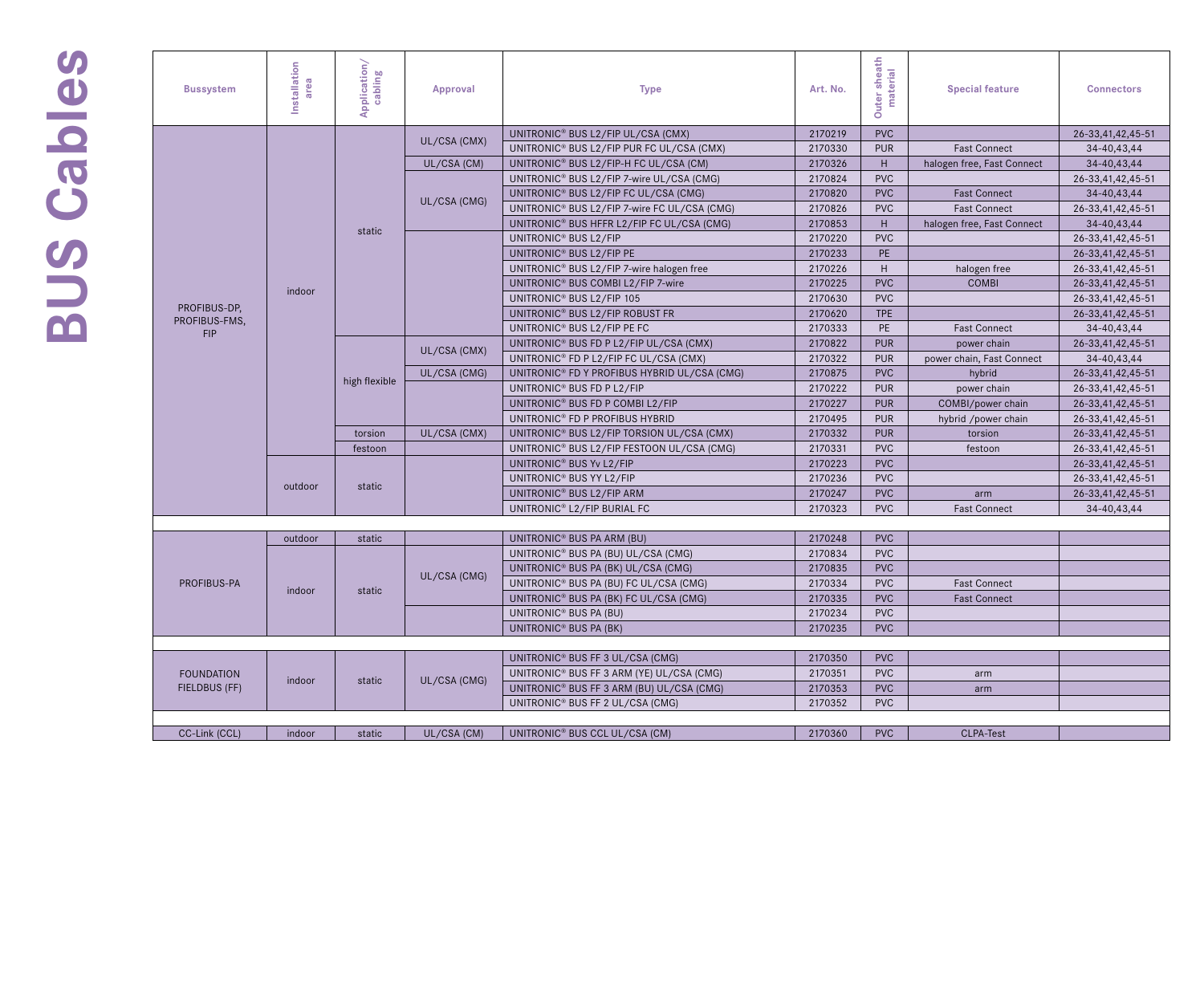# **BUS Cables used in:**

- **•Factory Automation (field buses like PROFIBUS, DeviceNet, CAN, INTERBUS etc.)**
- **•Process Automation (chemical, petro-chemical industry etc.)**
- **•Building Automation (building management)**

## **Overview of the most common bus systems:**

#### **PROFIBUS**

**We distinguish between PROFIBUS-DP, PROFIBUS-FMS and PROFIBUS-PA. The DP variant dominates worldwide with a bit rate of mainly 1.5 Mbit/s, and a maximum of 12 Mbit/s, PROFIBUS-PA is the leader in Process Automation in Europe.**

#### **AS-INTERFACE**

**Developed to have an inexpensive alternative on the lowest level (sensor/ actuator level) of factory automation. Can often be found in connection with PROFIBUS, INTERBUS, CAN and DeviceNet.**

#### **CAN**

**Originally developed for cars. Today used in industry in an extremely broad range of applications.**

#### **DeviceNet**

**No. 1 in North America. Developed by Allen Bradley (Rockwell Automation). Based on CAN.**

#### **Foundation™ Fieldbus**

**Analogous to PROFIBUS-PA, dominates in North America.** 

#### **SAFETY BUS**

**Bus systems developed especially for safety-relevant areas. Operate either completely independently (e.g. SafetyBUS p®) or are part of an overall system (e.g. PROFIsafe, INTERBUS Safety, DeviceNet Safety etc.).**

#### **INTERBUS**

**One of the first field bus systems. Influence in the automotive industry.** 

#### **EIB and LON**

**Two bus systems for building automation. Operate primarily with low bit rate.**

#### **Bus systems according to own development**

**Companies that develop their own bus system named after them based on standardized systems find a contact for developing their own ideas in Lapp.** 

#### **BUS Connectors**

| <b>Connectors</b> |          |                                                    |  |
|-------------------|----------|----------------------------------------------------|--|
| Nr.               | Art. No. | <b>Type</b>                                        |  |
| 26                | 21124064 | ERbic <sup>®</sup> PROFIBUS S Switch 90            |  |
| 27                | 21124063 | ERbic® PROFIBUS S Switch 90 PG                     |  |
| 28                | 21124060 | ERbic <sup>®</sup> PROFIBUS S Switch 30            |  |
| 29                | 21124061 | ERbic® PROFIBUS S Switch 30 PG                     |  |
| 30                | 21124067 | ERbic® PROFIBUS S Node 90 reversed                 |  |
| 31                | 21124071 | ERbic® PROFIBUS S Termination 90 reversed          |  |
| 32                | 21124068 | ERbic <sup>®</sup> PROFIBUS S Node 180             |  |
| 33                | 21124070 | ERbic <sup>®</sup> PROFIBUS S Termination 180      |  |
| 34                | 21124050 | ERbic <sup>®</sup> PROFIBUS IDC Switch 90          |  |
| 35                | 21124051 | ERbic <sup>®</sup> PROFIBUS IDC Switch 90 PG       |  |
| 36                | 21124055 | ERbic <sup>®</sup> PROFIBUS IDC Switch 30          |  |
| 37                | 21124056 | ERbic® PROFIBUS IDC Switch 30 PG                   |  |
| 38                | 21124052 | ERbic <sup>®</sup> PROFIBUS IDC Switch 90 reversed |  |
| 39                | 21124053 | ERbic <sup>®</sup> PROFIBUS IDC Switch 180         |  |
| 40                | 21124054 | ERbic® PROFIBUS IDC Switch 180 AX                  |  |
| 41                | 21124090 | ERbic <sup>®</sup> PROFIBUS FZ Switch 90           |  |
| 42                | 21124091 | ERbic® PROFIBUS FZ Switch 90 PG                    |  |
| 43                | 21700501 | EPIC <sup>®</sup> PROFIBUS 90° PG FC               |  |
| 44                | 21700502 | EPIC <sup>®</sup> PROFIBUS 90° FC                  |  |
| 45                | 21700503 | EPIC <sup>®</sup> PROFIBUS 90° PG S                |  |
| 46                | 21700504 | EPIC <sup>®</sup> PROFIBUS 90° S                   |  |
| 47                | 21700505 | EPIC <sup>®</sup> PROFIBUS Axial S                 |  |
| 48                | 21700506 | EPIC <sup>®</sup> PROFIBUS 35° PG S                |  |
| 49                | 21700507 | EPIC <sup>®</sup> PROFIBUS 35° S                   |  |
| 50                | 21700508 | EPIC <sup>®</sup> PROFIBUS 90° PG FZ               |  |
| 51                | 21700509 | EPIC <sup>®</sup> PROFIBUS 90° FZ                  |  |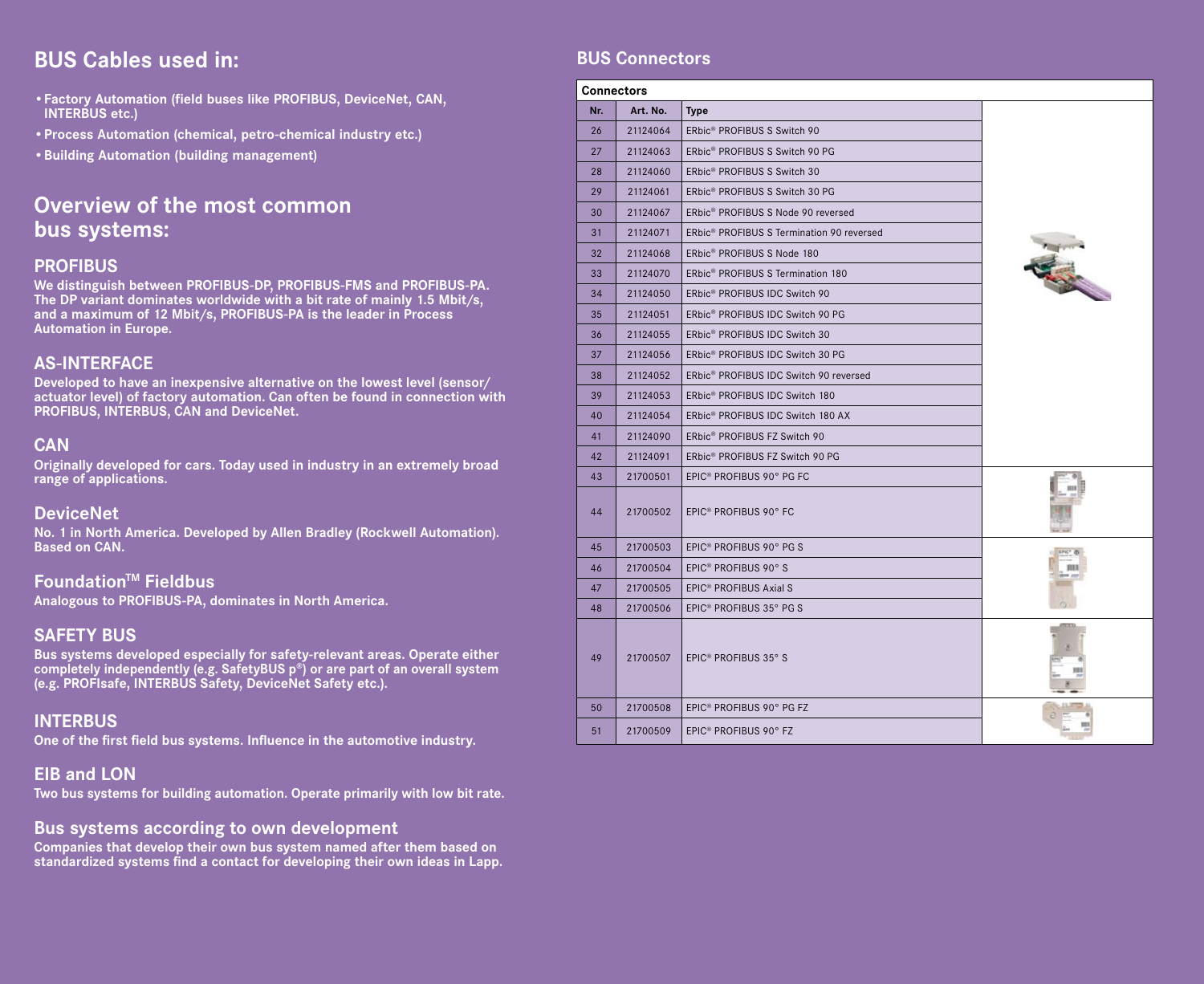# BUS Cables **BUS Cables**

| <b>Bussystem</b>       | Installation<br>area | Application/<br>cabling | Approval     | <b>Type</b>                                                 | Art. No. | Outer sheath<br>material | <b>Special feature</b> | <b>Connectors</b> |
|------------------------|----------------------|-------------------------|--------------|-------------------------------------------------------------|----------|--------------------------|------------------------|-------------------|
|                        |                      |                         |              | UNITRONIC® BUS CAN UL/CSA (CMX) 1x2x0,22                    | 2170260  | <b>PVC</b>               |                        | $52 - 60$         |
|                        |                      |                         |              | UNITRONIC <sup>®</sup> BUS CAN UL/CSA (CMX) 2x2x0,22        | 2170261  | <b>PVC</b>               |                        | $52 - 60$         |
|                        |                      |                         | UL/CSA (CMX) | UNITRONIC <sup>®</sup> BUS CAN UL/CSA (CMX) 1x2x0,34        | 2170263  | <b>PVC</b>               |                        | $52 - 60$         |
|                        |                      |                         |              | UNITRONIC <sup>®</sup> BUS CAN UL/CSA (CMX) 2x2x0,34        | 2170264  | <b>PVC</b>               |                        | $52 - 60$         |
|                        |                      | static                  |              | UNITRONIC <sup>®</sup> BUS CAN UL/CSA (CMX) 1x2x0,5         | 2170266  | <b>PVC</b>               |                        | $52 - 60$         |
|                        |                      |                         |              | UNITRONIC <sup>®</sup> BUS CAN UL/CSA (CMX) 2x2x0,5         | 2170267  | <b>PVC</b>               |                        | $52 - 60$         |
| <b>CAN</b> (Controller |                      |                         |              | UNITRONIC <sup>®</sup> BUS CAN UL/CSA (CMX) 1x2x0,75        | 2170269  | <b>PVC</b>               |                        | $52 - 60$         |
| Area Network)          | indoor               |                         |              | UNITRONIC <sup>®</sup> BUS CAN UL/CSA (CMX) 2x2x0,75        | 2170270  | <b>PVC</b>               |                        | $52 - 60$         |
|                        |                      |                         |              | UNITRONIC <sup>®</sup> BUS FD P CAN UL/CSA (CMX) 1x2x0,25   | 2170272  | <b>PUR</b>               | power chain            | $52 - 60$         |
|                        |                      |                         |              | UNITRONIC <sup>®</sup> BUS FD P CAN UL/CSA (CMX) 2x2x0,25   | 2170273  | <b>PUR</b>               | power chain            | $52 - 60$         |
|                        |                      | high flexible           | UL/CSA (CMX) | UNITRONIC <sup>®</sup> BUS FD P CAN UL/CSA (CMX) 1x2x0,34   | 2170275  | <b>PUR</b>               | power chain            | $52 - 60$         |
|                        |                      |                         |              | UNITRONIC <sup>®</sup> BUS FD P CAN UL/CSA (CMX) 2x2x0,34   | 2170276  | <b>PUR</b>               | power chain            | $52 - 60$         |
|                        |                      |                         |              | UNITRONIC <sup>®</sup> BUS FD P CAN UL/CSA (CMX) 1x2x0,5    | 2170278  | <b>PUR</b>               | power chain            | $52 - 60$         |
|                        |                      |                         |              | UNITRONIC <sup>®</sup> BUS FD Y CAN UL/CSA (CMX) 2x2x0,5    | 2170279  | <b>PUR</b>               | power chain            | $52 - 60$         |
|                        |                      |                         |              |                                                             |          |                          |                        |                   |
|                        |                      |                         | UL/CSA (CMG) | UNITRONIC <sup>®</sup> BUS ASI (PVC) YE UL/CSA (CMG)        | 2170842  | <b>PVC</b>               |                        |                   |
|                        |                      |                         |              | UNITRONIC <sup>®</sup> BUS ASI (PVC) BK UL/CSA (CMG)        | 2170843  | <b>PVC</b>               |                        |                   |
|                        |                      |                         | UL/CSA (AWM) | UNITRONIC® BUS ASI (TPE) YE UL/CSA (AWM)                    | 2170830  | <b>TPE</b>               |                        |                   |
|                        |                      |                         |              | UNITRONIC® BUS ASI (TPE) BK UL/CSA (AWM)                    | 2170831  | <b>TPE</b>               |                        |                   |
|                        |                      |                         |              | UNITRONIC <sup>®</sup> BUS ASI (G) YE                       | 2170228  | G                        |                        |                   |
| AS-i (AS-INTERFACE)    | indoor               | static                  |              | UNITRONIC <sup>®</sup> BUS ASI (G) BK                       | 2170229  | G                        |                        |                   |
|                        |                      |                         |              | UNITRONIC <sup>®</sup> BUS ASI (TPE) YE                     | 2170230  | <b>TPE</b>               |                        |                   |
|                        |                      |                         |              | UNITRONIC <sup>®</sup> BUS ASI (TPE) BK                     | 2170231  | <b>TPE</b>               |                        |                   |
|                        |                      |                         |              | UNITRONIC <sup>®</sup> BUS ASI (PUR) YE                     | 2170201  | <b>PUR</b>               |                        |                   |
|                        |                      |                         |              | UNITRONIC <sup>®</sup> BUS ASI (PUR) BK                     | 2170202  | <b>PUR</b>               |                        |                   |
|                        |                      |                         |              | UNITRONIC <sup>®</sup> BUS ASI (PUR) MARINE YE              | 2170401  | <b>PUR</b>               | marine                 |                   |
|                        |                      |                         |              | UNITRONIC <sup>®</sup> BUS ASI (PUR) MARINE BK              | 2170402  | <b>PUR</b>               | marine                 |                   |
|                        |                      |                         |              |                                                             |          |                          |                        |                   |
|                        |                      | static                  | UL (AWM)     | UNITRONIC® BUS SAFETY PVC FC UL (AWM)                       | 2170895  | <b>PVC</b>               | <b>Fast Connect</b>    | 61                |
| <b>SAFETY BUS</b>      | indoor               |                         |              | UNITRONIC <sup>®</sup> BUS SAFETY                           | 2170295  | <b>PVC</b>               |                        | 61                |
|                        |                      | high flexible           |              | UNITRONIC <sup>®</sup> BUS FD P SAFETY                      | 2170885  | <b>PUR</b>               | power chain            | 61                |
|                        |                      |                         |              |                                                             |          |                          |                        |                   |
|                        |                      |                         |              | UNITRONIC® DeviceNet THICK FRNC UL/CSA (CMG)                | 2170340  | H.                       | halogen free           |                   |
|                        |                      |                         |              | UNITRONIC <sup>®</sup> DeviceNet THIN FRNC UL/CSA (CMG)     | 2170341  | H                        | halogen free           |                   |
|                        |                      | static                  | UL/CSA (CMG) | UNITRONIC <sup>®</sup> DeviceNet THICK PVC UL/CSA (CMG)     | 2170342  | <b>PVC</b>               |                        |                   |
|                        |                      |                         |              | UNITRONIC® DeviceNet THIN PVC UL/CSA (CMG)                  | 2170343  | <b>PVC</b>               |                        |                   |
| <b>DeviceNet</b>       | indoor               |                         |              | UNITRONIC <sup>®</sup> DeviceNet ECO THICK PVC UL/CSA (CMG) | 2170362  | <b>PVC</b>               |                        |                   |
|                        |                      |                         |              | UNITRONIC® DeviceNet ECO THIN PVC UL/CSA (CMG)              | 2170363  | <b>PVC</b>               |                        |                   |
|                        |                      |                         | UL/CSA (CMG) | UNITRONIC® FD Y DeviceNet THICK UL/CSA (CMG)                | 2170346  | <b>PVC</b>               | power chain            |                   |
|                        |                      | high flexible           |              | UNITRONIC® FD Y DeviceNet THIN UL/CSA (CMG)                 | 2170347  | <b>PVC</b>               | power chain            |                   |
|                        |                      |                         | UL/CSA (CMX) | UNITRONIC <sup>®</sup> FD P DeviceNet THICK UL/CSA (CMX)    | 2170344  | <b>PVC</b>               | power chain            |                   |
|                        |                      |                         |              | UNITRONIC <sup>®</sup> FD P DeviceNet THIN UL/CSA (CMX)     | 2170345  | <b>PVC</b>               | power chain            |                   |
|                        |                      |                         |              |                                                             |          |                          |                        |                   |
|                        |                      |                         |              | UNITRONIC <sup>®</sup> BUS EIB                              | 2170240  | <b>PVC</b>               |                        |                   |
| EIB (European          | indoor               | static                  |              | UNITRONIC <sup>®</sup> BUS COMBI EIB                        | 2170242  | <b>PVC</b>               | COMBI                  |                   |
| Installation Bus)      |                      |                         |              | UNITRONIC <sup>®</sup> BUS EIB-H                            | 2170241  | H                        | halogen free           |                   |
|                        |                      |                         |              | UNITRONIC <sup>®</sup> BUS COMBI EIB-H                      | 2170243  | H                        | COMBI, halogen free    |                   |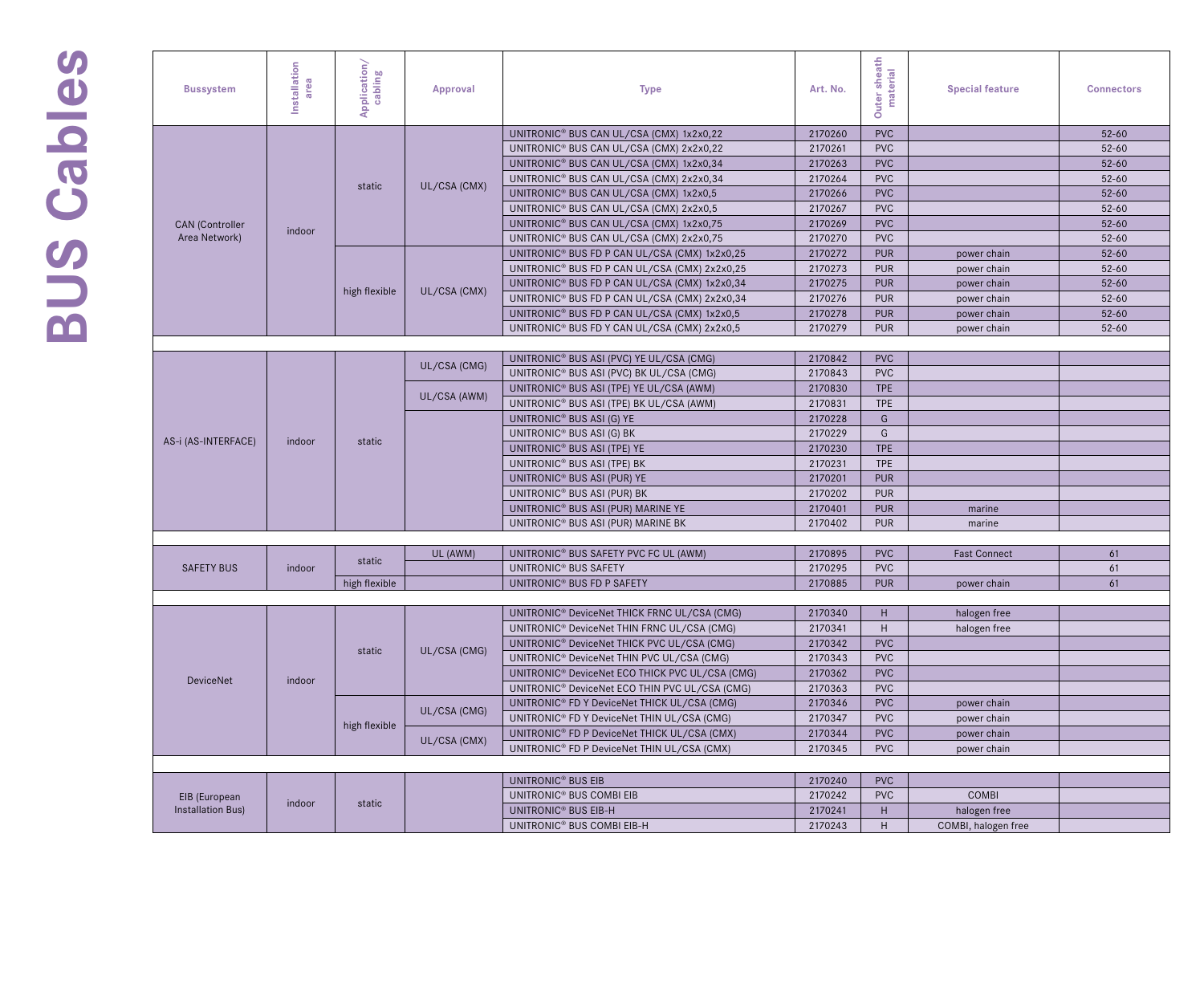#### **BUS Connectors**

|     | <b>Connectors</b> |                                                      |  |  |  |  |  |  |  |  |
|-----|-------------------|------------------------------------------------------|--|--|--|--|--|--|--|--|
| Nr. | Art. No.          | <b>Type</b>                                          |  |  |  |  |  |  |  |  |
| 52  | 21124082          | ERbic <sup>®</sup> CAN Bus S Switch 180              |  |  |  |  |  |  |  |  |
| 53  | 21124083          | ERbic® CAN Bus S Switch 180 AX                       |  |  |  |  |  |  |  |  |
| 54  | 21124075          | ERbic <sup>®</sup> CAN Bus S Knoten 90               |  |  |  |  |  |  |  |  |
| 55  | 21124078          | ERbic <sup>®</sup> CAN Bus S Termination 90          |  |  |  |  |  |  |  |  |
| 56  | 21124081          | ERbic® CAN Bus S Node 90 PG                          |  |  |  |  |  |  |  |  |
| 57  | 21124076          | ERbic <sup>®</sup> CAN Bus S Node 180                |  |  |  |  |  |  |  |  |
| 58  | 21124079          | ERbic <sup>®</sup> CAN Bus S Termination 180         |  |  |  |  |  |  |  |  |
| 59  | 21124077          | ERbic® CAN Bus S Node 90 reversed                    |  |  |  |  |  |  |  |  |
| 60  | 21124080          | ERbic <sup>®</sup> CAN Bus S Termination 90 reversed |  |  |  |  |  |  |  |  |
| 61  | 21124085          | ERbic <sup>®</sup> Safety Bus p S Node/Termination   |  |  |  |  |  |  |  |  |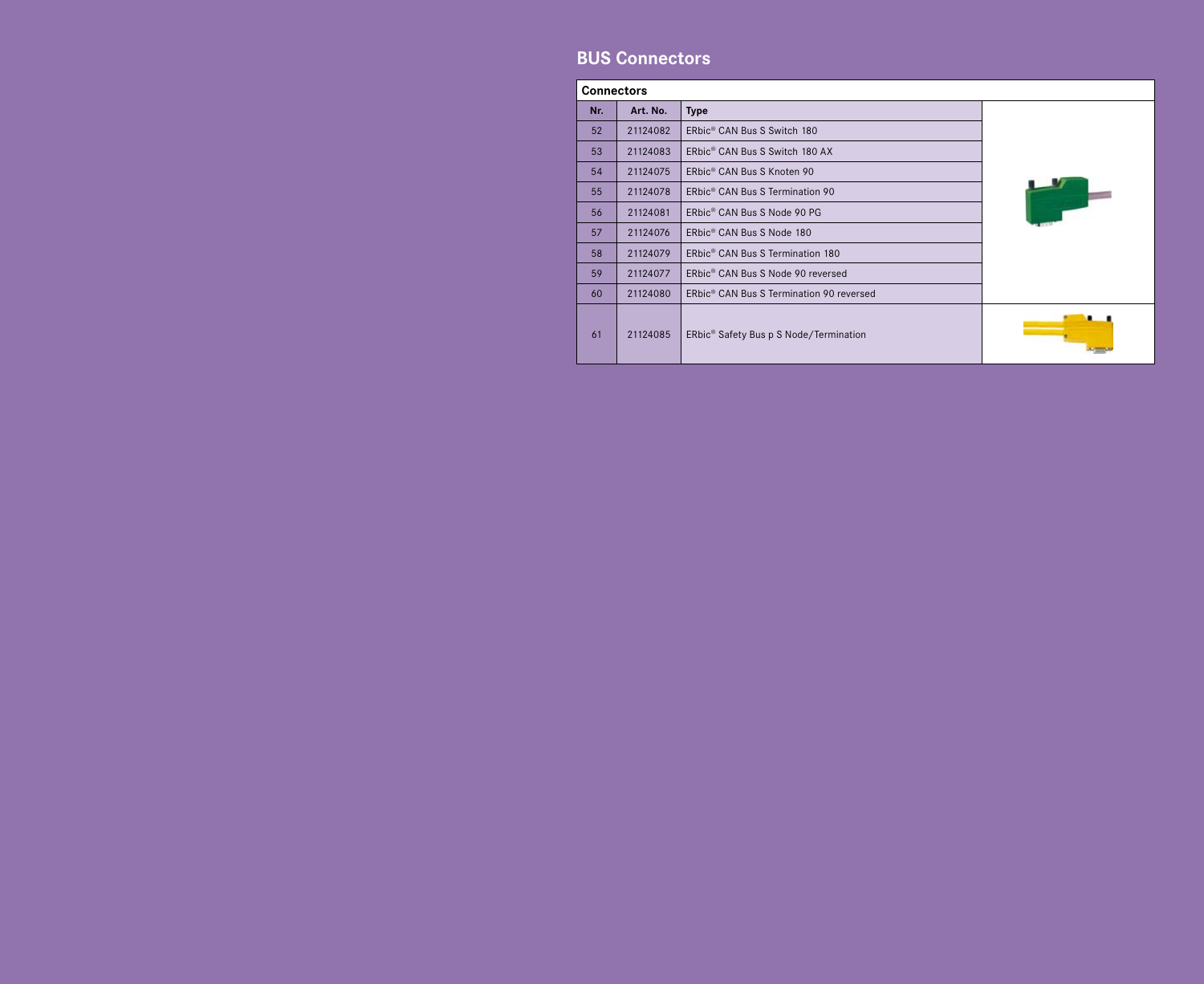# **SUS Cables BUS Cables**

| <b>Bussystem</b>             | Installation<br>area | Application/<br>cabling | Approval     | <b>Type</b>                                              | Art. No. | uter sheath<br>material<br>Outer | <b>Special feature</b> | <b>Connectors</b> |
|------------------------------|----------------------|-------------------------|--------------|----------------------------------------------------------|----------|----------------------------------|------------------------|-------------------|
|                              |                      |                         |              | UNITRONIC <sup>®</sup> BUS IBS UL/CSA (CMX)              | 2170209  | <b>PVC</b>                       |                        |                   |
|                              |                      | static                  | UL/CSA (CMX) | UNITRONIC <sup>®</sup> BUS P COMBI IBS UL/CSA (CMX)      | 2170808  | <b>PUR</b>                       | <b>COMBI</b>           |                   |
|                              |                      |                         |              | UNITRONIC <sup>®</sup> BUS IBS                           | 2170206  | <b>PVC</b>                       |                        |                   |
|                              | indoor               |                         |              | UNITRONIC <sup>®</sup> BUS P COMBI IBS                   | 2170208  | <b>PUR</b>                       | COMBI                  |                   |
|                              |                      |                         |              | UNITRONIC <sup>®</sup> BUS FD P IBS UL/CSA (CMX)         | 2170816  | <b>PUR</b>                       | power chain            |                   |
| InterBus-S                   |                      | high flexible           | UL/CSA (CMX) | UNITRONIC <sup>®</sup> BUS FD P COMBI IBS UL/CSA (CMX)   | 2170818  | <b>PUR</b>                       | COMBI/power chain      |                   |
|                              |                      |                         |              | UNITRONIC <sup>®</sup> BUS FD P IBS                      | 2170216  | <b>PUR</b>                       | power chain            |                   |
|                              |                      |                         |              | UNITRONIC <sup>®</sup> BUS FD P COMBI IBS                | 2170218  | <b>PUR</b>                       | COMBI/power chain      |                   |
|                              | outdoor              |                         | UL/CSA (CMX) | UNITRONIC <sup>®</sup> BUS Yv IBS UL/CSA (CMX)           | 2170807  | <b>PVC</b>                       |                        |                   |
|                              |                      |                         |              | UNITRONIC <sup>®</sup> BUS Yv COMBI IBS UL/CSA (CMX)     | 2170817  | <b>PVC</b>                       | <b>COMBI</b>           |                   |
|                              |                      | static                  |              | UNITRONIC <sup>®</sup> BUS Yv IBS                        | 2170207  | <b>PVC</b>                       |                        |                   |
|                              |                      |                         |              | UNITRONIC <sup>®</sup> BUS Yv COMBI IBS                  | 2170217  | <b>PVC</b>                       | <b>COMBI</b>           |                   |
|                              |                      |                         |              |                                                          |          |                                  |                        |                   |
|                              |                      |                         |              | UNITRONIC® BUS LD UL/CSA (CMX) 1x2x0,22                  | 2170803  | <b>PVC</b>                       |                        |                   |
|                              |                      |                         | UL/CSA (CMX) | UNITRONIC® BUS LD UL/CSA (CMX) 2x2x0,22                  | 2170804  | <b>PVC</b>                       |                        |                   |
|                              |                      |                         |              | UNITRONIC <sup>®</sup> BUS LD UL/CSA (CMX) 3x2x0,22      | 2170805  | <b>PVC</b>                       |                        |                   |
|                              |                      | static                  |              | UNITRONIC <sup>®</sup> BUS LD 1x2x0,22                   | 2170203  | <b>PVC</b>                       |                        |                   |
|                              |                      |                         |              | UNITRONIC <sup>®</sup> BUS LD 2x2x0,22                   | 2170204  | <b>PVC</b>                       |                        |                   |
| <b>Industrial Bussystems</b> |                      |                         |              | UNITRONIC <sup>®</sup> BUS LD 3x2x0,22                   | 2170205  | <b>PVC</b>                       |                        |                   |
| $100 - 120 \Omega$           | indoor               |                         |              | UNITRONIC <sup>®</sup> BUS FD P LD UL/CSA (CMX) 1x2x0,25 | 2170813  | <b>PUR</b>                       | power chain            |                   |
|                              |                      |                         | UL/CSA (CMX) | UNITRONIC® BUS FD P LD UL/CSA (CMX) 2x2x0,25             | 2170814  | <b>PUR</b>                       | power chain            |                   |
|                              |                      |                         |              | UNITRONIC <sup>®</sup> BUS FD P LD UL/CSA (CMX) 3x2x0,25 | 2170815  | <b>PUR</b>                       | power chain            |                   |
|                              |                      | high flexible           |              | UNITRONIC <sup>®</sup> BUS FD P LD 1x2x0,25              | 2170213  | <b>PUR</b>                       | power chain            |                   |
|                              |                      |                         |              | UNITRONIC <sup>®</sup> BUS FD P LD 2x2x0,25              | 2170214  | <b>PUR</b>                       | power chain            |                   |
|                              |                      |                         |              | UNITRONIC <sup>®</sup> BUS FD P LD 3x2x0,25              | 2170215  | <b>PUR</b>                       | power chain            |                   |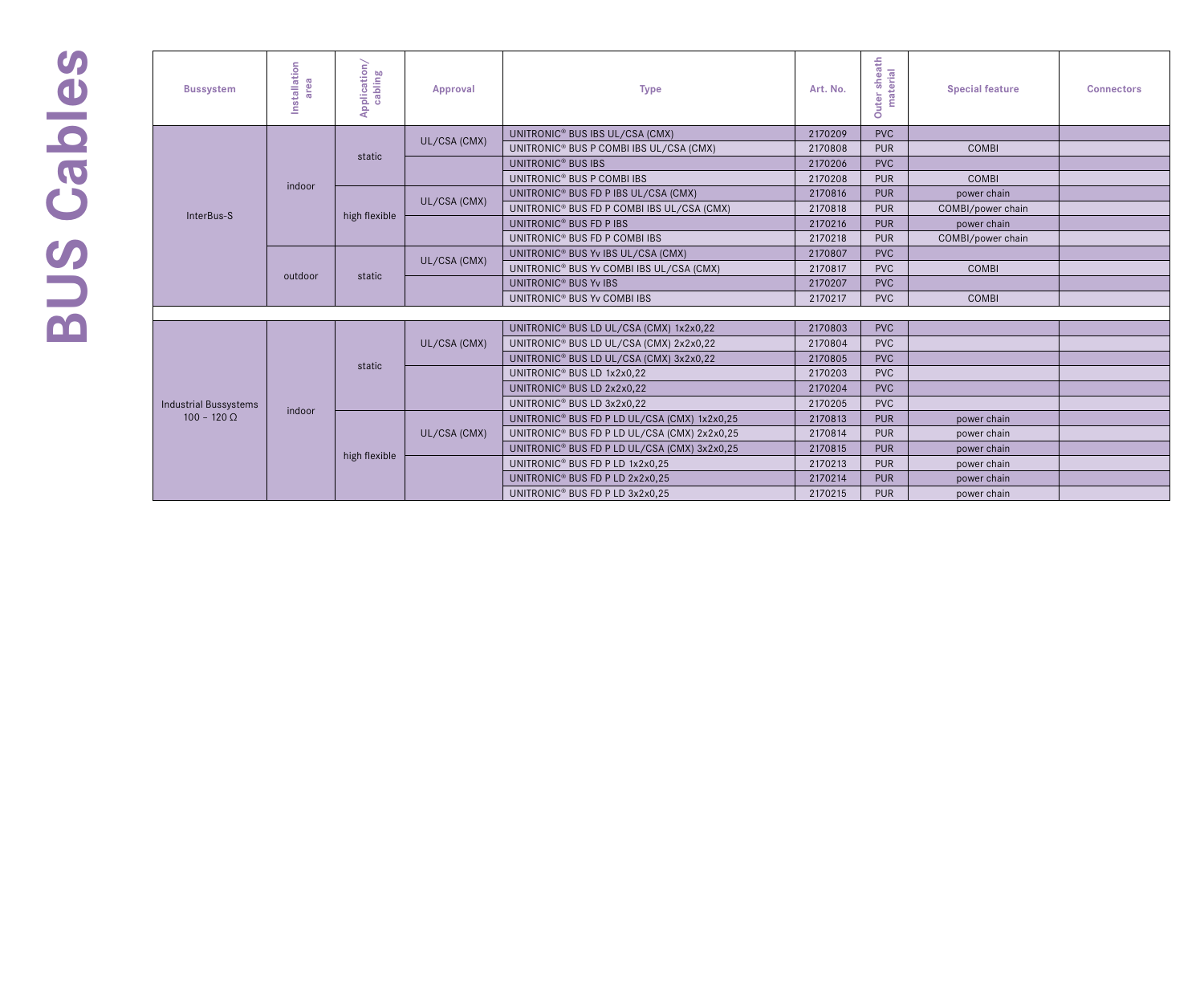## **Ethernet in Automation**

**The Ethernet standard is a permanent fixture in corporate IT departments due to its simplicity. The reason for the acceptance and popularity not only lies in the integrated networking of a company, but rather in the fact that it forms the basic technology for the world's largest network – the Internet. The Ethernet is the world's most-used standard. The advantages of the Ethernet and the related networking are obvious:** 

- **•Simple, unlimited expansion possibilities**
- **•Fast commissioning due to simple connection technology with RJ45 or M12**
- **•Dynamic bandwidth adjustment with 10/100 Mbit/s, 1 Gbit/s up to a current 10 Gbit/s**
- **•Networking of various applications areas (Industrial, Factory, Building, Automation, ...)**

|                            | <b>Medium</b>          | Cable                              | <b>Installation length</b> |
|----------------------------|------------------------|------------------------------------|----------------------------|
|                            | <b>AUI</b>             |                                    | 50 m                       |
|                            | 10 Base2               | Thin ETHERNET                      | 185 m                      |
| <b>ETHERNET</b>            | 10 Base5               | Thick ETHERNET                     | 500 m                      |
|                            | 10 Base-T              | <b>Twisted Pair</b>                | 100 <sub>m</sub>           |
|                            | 10 Base-FL             | 62.5 µm, 50 µm, Multimode F.O.     | 2.000 m                    |
|                            | 100 Base-TX            | <b>Twisted Pair</b>                | 100 m                      |
| <b>Fast ETHERNET</b>       | 100 Base-FX            | 62.5 µm, 50 µm, Multimode F.O. FDX | 412 m                      |
|                            |                        | 62.5 µm, 50 µm, Multimode F.O. HDX | 2.000 m                    |
|                            | 1000 Base-CX           | Twinax STP (150 $\Omega$ )         | 25 <sub>m</sub>            |
|                            | 1000 Base-T            | <b>Twisted Pair</b>                | 100 m                      |
|                            | 1000 Base-SX 850 nm    | 62.5 µm Multimode F.O.             | 275 m                      |
| <b>Gigabit ETHERNET</b>    |                        | 50 µm Multimode F.O.               | 550 m                      |
|                            |                        | 62.5 µm Multimode F.O.             | 550 m                      |
|                            | 1000 Base-LX 1300 nm   | 50 µm Multimode F.O.               | 550 m                      |
|                            |                        | Singlemode F.O.                    | 5.000 m                    |
|                            | 10G Base-LX4           | <b>Twisted Pair</b>                | 100 m                      |
|                            | 10G Base-LX4 WWDM      | Singlemode F.O.                    | 10.000 m                   |
|                            | 10G Base-LX4 WWDM      | Multimode F.O.                     | 300 m                      |
| <b>10 Gigabit ETHERNET</b> |                        | 62.5 µm Multimode F.O.             | 26 m                       |
|                            | 10G Base-SR/SW 850 nm  | 50 µm Multimode F.O.               | 82 m                       |
|                            | 10G Base-LR/LW 850 nm  | Singlemode F.O.                    | 10.000 m                   |
|                            | 10G Base-ER/EW 1550 nm | Singlemode F.O.                    | 40.000 m                   |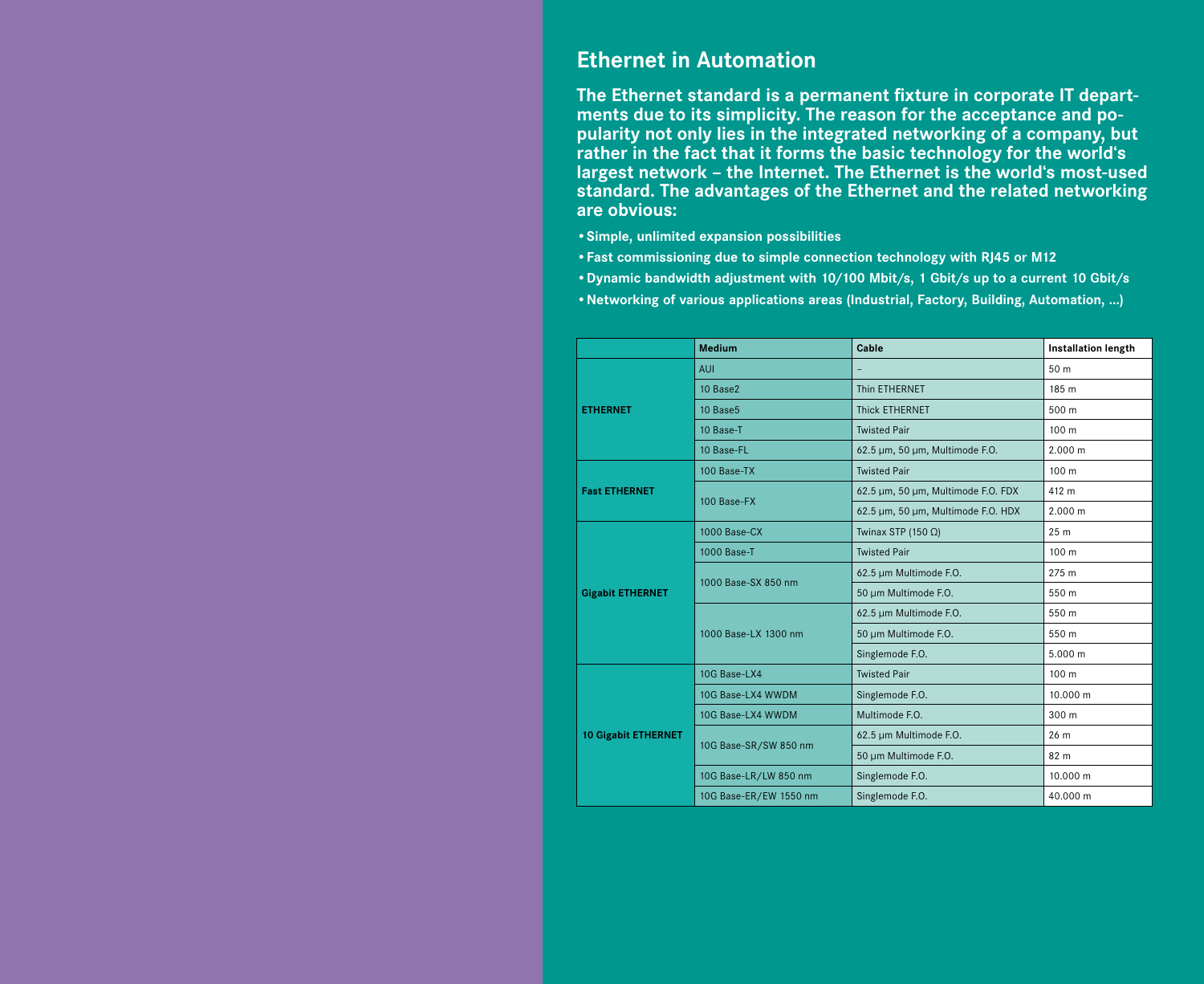| Automation<br>area | Installation<br>area | Category | Application/<br>cabling | halogen free                     | <b>Type</b>                                                                | Art. No.           | Outer sheath<br>Shielding,<br>material | AWG      | <b>Special feature</b>    | <b>Approval</b>      | Connectors | Female (Snapln) |
|--------------------|----------------------|----------|-------------------------|----------------------------------|----------------------------------------------------------------------------|--------------------|----------------------------------------|----------|---------------------------|----------------------|------------|-----------------|
|                    |                      |          |                         |                                  | UNITRONIC® LAN FTP-H 200 MHz CAT.5e                                        | 2170136            | <b>FTP</b>                             | 24       |                           |                      | 25         |                 |
|                    |                      |          |                         | halogen free                     | UNITRONIC® LAN S-FTP-H 200 MHz CAT.5e                                      | 2170138            | S-FTP                                  | 24       |                           |                      | 25         |                 |
|                    |                      |          |                         |                                  | UNITRONIC® LAN S-FTP-H 200 MHz CAT.5e DUPLEX                               | 2170140            | S-FTP                                  | 24       | <b>DUPLEX</b>             |                      | 25         |                 |
|                    |                      |          | static                  |                                  | UNITRONIC® LAN UTP 200 MHz CAT.5e                                          | 2170125            | <b>UTP</b>                             | 24       |                           |                      | 25         |                 |
|                    |                      |          |                         |                                  | UNITRONIC® LAN FTP 200 MHz CAT.5e                                          | 2170126            | <b>FTP</b>                             | 24       |                           |                      | 25         |                 |
|                    |                      | CAT.5e   |                         | non halogen free                 | UNITRONIC® LAN S-FTP 200 MHz CAT.5e                                        | 2170128            | S-FTP                                  | 24       |                           |                      | 25         |                 |
|                    |                      |          |                         |                                  | UNITRONIC® LAN S-FTP 200 MHz CAT.5e DUPLEX                                 | 2170130            | S-FTP                                  | 24       | <b>DUPLEX</b>             |                      | 25         |                 |
|                    |                      |          |                         | non halogen free                 | UNITRONIC® LAN FTP FLEX 200 MHz CAT.5e                                     | 2170127            | <b>FTP</b>                             | 26       |                           |                      | 25         | $\overline{2}$  |
|                    |                      |          | flexible                |                                  | UNITRONIC® LAN S-FTP FLEX 200 MHz CAT.5e                                   | 2170129            | S-FTP                                  | 26       |                           |                      | 25         | $\overline{2}$  |
| <b>Building</b>    | indoor               |          |                         | halogen free                     | UNITRONIC® LAN FTP-H FLEX 200 MHz CAT.5e                                   | 2170137            | <b>FTP</b>                             | 26       |                           |                      | 25         | $\overline{2}$  |
|                    |                      |          |                         |                                  | UNITRONIC® LAN S-FTP-H FLEX 200 MHz CAT.5e                                 | 2170139            | S-FTP                                  | 26       |                           |                      | 25         | 2 <sup>2</sup>  |
|                    |                      |          | static                  | non halogen free                 | UNITRONIC® LAN STP/S PIMF 500 MHz CAT.6a                                   | 2170143            | STP/S PiMF                             | 23       |                           |                      |            | $\sqrt{5}$      |
|                    |                      |          |                         |                                  | UNITRONIC® LAN STP/S PIMF 500 MHz CAT.6a DUPLEX                            | 2170145            | STP/S PIMF                             | 23       | <b>DUPLEX</b>             |                      |            | $5\overline{)}$ |
|                    |                      | CAT.6a   |                         | halogen free                     | UNITRONIC® LAN STP/S-H PIMF 500 MHz CAT.6a                                 | 2170147            | STP/S PIMF                             | 23       |                           |                      |            | $\sqrt{5}$      |
|                    |                      |          |                         |                                  | UNITRONIC® LAN STP/S-H PIMF 500 MHz CAT.6a DUPLEX                          | 2170149            | STP/S PIMF                             | 23       | <b>DUPLEX</b>             |                      |            | 5 <sup>5</sup>  |
|                    |                      |          | flexible                | non halogen free                 | UNITRONIC® LAN STP/S PIMF FLEX 500 MHz CAT.6a                              | 2170144            | STP/S PIMF                             | 26       |                           |                      |            |                 |
|                    |                      |          |                         | halogen free                     | UNITRONIC® LAN STP/S-H PIMF FLEX 500 MHz CAT.6a                            | 2170148            | STP/S PIMF                             | 26       |                           |                      |            |                 |
|                    |                      | CAT.7    | static                  | halogen free                     | UNITRONIC® LAN STP/S-H PIMF 600 MHz CAT.7                                  | 2170614            | STP/S PIMF                             | 23       |                           |                      |            | 6               |
|                    |                      |          |                         |                                  | UNITRONIC® LAN STP/S-H PIMF 600 MHz CAT.7 DUPLEX                           | 2170634            | STP/S PIMF                             | 23       | <b>DUPLEX</b>             |                      |            | 6 <sup>6</sup>  |
|                    |                      |          | static                  | halogen free                     | UNITRONIC® LAN STP/S-H PIMF 1,2 GHz                                        | 2170615            | STP/S PiMF                             | 22       |                           |                      |            |                 |
|                    |                      |          |                         |                                  |                                                                            |                    |                                        |          |                           |                      |            |                 |
|                    |                      |          |                         |                                  |                                                                            |                    |                                        |          |                           |                      |            |                 |
|                    |                      |          | static                  | non halogen free                 | ETHERLINE® Y FC UL/CSA (CMG) CAT.5                                         | 2170893            | <b>PVC</b>                             | 22       | <b>Fast Connect</b>       | UL/CSA (CMG)         | 25         |                 |
|                    |                      |          |                         | halogen free                     | ETHERLINE <sup>®</sup> H FLEX CAT.5                                        | 2170283            | H                                      | 26       |                           |                      | 25         | $\overline{2}$  |
|                    |                      |          | flexible                | non halogen free                 | ETHERLINE <sup>®</sup> P FLEX CAT.5                                        | 2170284            | <b>PUR</b>                             | 26       |                           |                      | 25         | $\overline{2}$  |
|                    |                      | CAT.5    |                         |                                  | ETHERLINE <sup>®</sup> FD P CAT.5                                          | 2170289            | <b>PUR</b>                             | 26       | power chain               |                      | 25         | $\overline{2}$  |
|                    |                      |          | high flexible           | non halogen free                 | ETHERLINE® FD P FC UL/CSA (CMX) CAT.5                                      | 2170894            | <b>PUR</b>                             | 22       | power chain, Fast Connect |                      | 25         |                 |
| pairs              |                      |          | torsion                 | non halogen free                 | ETHERLINE <sup>®</sup> TORSION CAT.5                                       | 2170888            | <b>PUR</b>                             | 22       | torsion                   | UL/CSA (AWM)         | 25         |                 |
| $\sim$<br>-11      | indoor               |          |                         | halogen free                     | ETHERLINE <sup>®</sup> H CAT.5e                                            | 2170280            | H                                      | 24       |                           |                      | 25         |                 |
|                    |                      |          | static                  |                                  | ETHERLINE <sup>®</sup> P CAT.5e                                            | 2170281            | <b>PUR</b>                             | 24       |                           |                      | 25         |                 |
|                    |                      |          |                         | non halogen free                 | ETHERLINE® Y UL/CSA CAT.5e                                                 | 2170891            | <b>PVC</b>                             | 22       |                           | UL/CSA               | 25         |                 |
| dustrial<br>흑.     |                      | CAT.5e   |                         | non halogen free                 | ETHERLINE <sup>®</sup> Y FLEX FC UL/CSA (CMG) .5e                          | 2170886            | <b>PVC</b>                             | 22       | <b>Fast Connect</b>       | UL/CSA (CMG)         | 25         |                 |
|                    |                      |          | flexible                |                                  | ETHERLINE® FRNC HYBRID FLEX UL (AWM) CAT.5e                                | 2170887            | H.                                     | 22       | hybrid                    | UL (AWM)             | 25         |                 |
|                    |                      |          |                         | halogen free                     | ETHERLINE <sup>®</sup> MARINE FRNC UL/CSA (CMG) CAT.5e                     | 2170889            | H                                      | 22       | for marine                | UL/CSA (CMG), MARINE | 25         |                 |
|                    |                      | CAT.5    | static                  | non halogen free                 | ETHERLINE® Y2Y ARM Type A CAT.5                                            | 2170496            | <b>PVC</b>                             | 22       | arm                       |                      | 25         |                 |
|                    | outdoor              | CAT.5e   | static                  | non halogen free                 | ETHERLINE <sup>®</sup> YY CAT.5e                                           | 2170494            | <b>PVC</b>                             | 22       | double sheath             |                      | 25         |                 |
|                    |                      |          |                         | halogen free                     | ETHERLINE <sup>®</sup> H FLEX CAT.5                                        | 2170299            | H                                      | 26       |                           |                      | 25         | $2^{\circ}$     |
|                    |                      | CAT.5    | flexible                | non halogen free                 | ETHERLINE <sup>®</sup> P FLEX CAT.5                                        | 2170300            | <b>PUR</b>                             | 26       |                           |                      | 25         | $\overline{2}$  |
|                    |                      |          | high flexible           | non halogen free                 | ETHERLINE <sup>®</sup> FD P CAT.5                                          | 2170489            | <b>PUR</b>                             | 26       | power chain               |                      | 25         | $\overline{2}$  |
|                    |                      |          |                         |                                  | ETHERLINE <sup>®</sup> H CAT.5e                                            | 2170296            | H                                      | 24       |                           |                      | 25         |                 |
| pairs              |                      | CAT.5e   | static                  | halogen free                     | ETHERLINE <sup>®</sup> H-H CAT.5e                                          | 2170298            | H                                      | 24       | double sheath             |                      | 25         | $\mathbf{1}$    |
| 4                  |                      |          |                         | non halogen free                 | ETHERLINE <sup>®</sup> P CAT.5e                                            | 2170297            | <b>PUR</b>                             | 24       |                           |                      | 25         |                 |
|                    | indoor               |          |                         |                                  | ETHERLINE <sup>®</sup> Y PIMF CAT.6a                                       | 2170464            | <b>PVC</b>                             | 22       | PROFINET conform          |                      |            | $5\phantom{.0}$ |
|                    |                      | CAT.6a   | static                  | non halogen free                 | ETHERLINE® P PIMF CAT.6a                                                   | 2170465            | <b>PUR</b>                             | 22       | PROFINET conform          |                      |            | $5\overline{)}$ |
| Industrial         |                      |          |                         | halogen free                     | ETHERLINE <sup>®</sup> H PIMF CAT.6a                                       | 2170466            | H                                      | 22       | PROFINET conform          |                      |            | $5\overline{5}$ |
|                    |                      |          |                         |                                  | ETHERLINE <sup>®</sup> Y PIMF CAT.7                                        | 2170474            | <b>PVC</b>                             | 22       | PROFINET conform          |                      |            | 6               |
|                    |                      | CAT.7    | static                  | non halogen free<br>halogen free | ETHERLINE <sup>®</sup> P PIMF CAT.7<br>ETHERLINE <sup>®</sup> H PIMF CAT.7 | 2170475<br>2170476 | <b>PUR</b><br>H                        | 22<br>22 | <b>PROFINET conform</b>   |                      |            | $\overline{6}$  |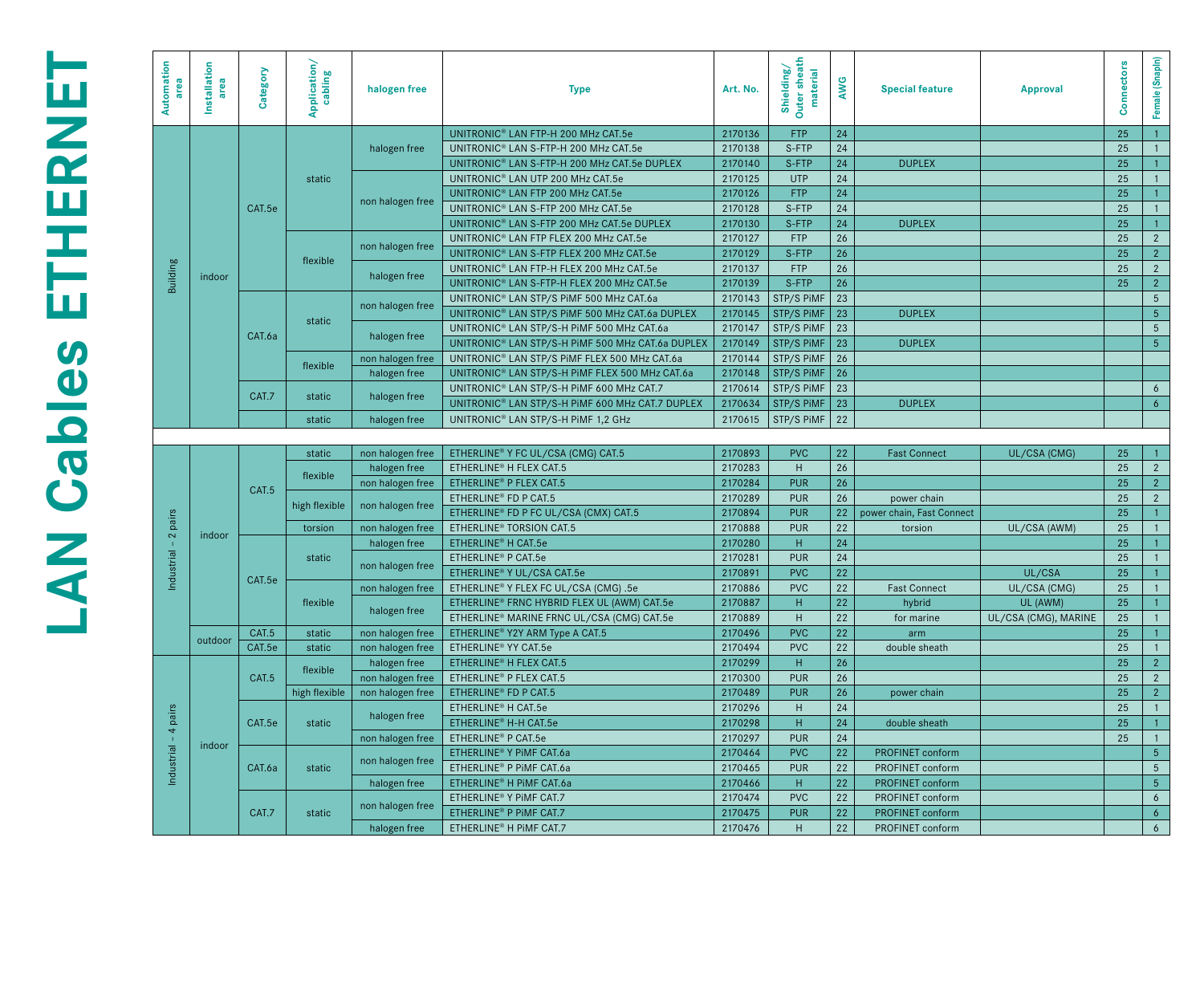|              | <b>Building Automation</b>                                                                                                                  | <b>Industrial Automation</b>                                                                                                                                         |
|--------------|---------------------------------------------------------------------------------------------------------------------------------------------|----------------------------------------------------------------------------------------------------------------------------------------------------------------------|
| Installation | - Fixed installation in the building<br>- Variable connection of equipment<br>at standard workstations<br>- Mainly radial cabling           | - Cabling and cable runs dependent on plant<br>- Connections may be assembled on site,<br>up to IP67<br>- Redundant cabling, often in ring structures                |
| Data         | - Large data packages<br>- Moderate network availability<br>- Mainly acyclic transmission<br>- No real-time necessary                       | - Small data packages<br>- Very high network availability, no down time<br>- Mainly cyclic transmission<br>- Real-time necessary                                     |
| Environment  | - Normal temperature range<br>- Little dust, moisture and vibration<br>- Little mechanical or chemical<br>exposure<br>- Low EMC reliability | - Extended temperature range<br>- Dust, dirt, moisture and vibration possible<br>- Danger of mechanical damage or exposure<br>to chemicals<br>- High EMC reliability |

**New Product Designations Designations**

| U/UTP         | <b>UTP</b>        | Unshielded Twisted Pair             |
|---------------|-------------------|-------------------------------------|
| <b>F/UTP</b>  | <b>FTP</b>        | <b>Foiled Twisted Pair</b>          |
| <b>SF/UTP</b> | <b>S-FTP</b>      | <b>Shielded-Foiled Twisted Pair</b> |
| S/FTP         | <b>STP/S PIMF</b> | <b>Shielded Twisted Pair /</b>      |
|               |                   | <b>Shielded Pairs in Metal Foil</b> |

**According to the type of cable, cables intended for fixed installation have solid conductors (AWG24/1 or AWG23/1 or WG22/1). Flexible cables have 7-wire stranded conductors (Patch cable AWG26/7).** 

**DUPLEX cables consist of two individual 4-pair single cables which can be separated as necessary at the installation site. The outer sheaths of the LAN cables are made of PVC, PUR, halogen-free materials, as well as flame retardant according to IEC 60332-1-2.**

#### **Application classes for copper cabling (100 Ω)**

| <b>Application class</b> | Category              | <b>Frequency</b> | <b>Service</b>                  |
|--------------------------|-----------------------|------------------|---------------------------------|
| Class A                  |                       | 100 kHz          | Telephone, ISDN                 |
| Class B                  | -                     | <b>16 MHz</b>    | Telephone, ISDN                 |
| Class C                  | CAT.3                 | 26 MHz           | Tel, ISDN, Token Ring, Ethernet |
| Class D                  | CAT.5                 | 100 MHz          | 10/100 Base-T                   |
| Class D                  | CAT.5e                | 125 MHz          | 10/100/1000 Base-T              |
| Class E                  | CAT.6                 | 250 MHz          | 10/100/1000 Base-T              |
| Class F                  | CAT.6e (Draft CAT.6a) | 500 MHz          | 10/100/1000/10G Base-T          |
| Class F                  | CAT.7                 | 600 MHz          | 10/100/1000/10G Base-T          |
| Class G                  | CAT.7a                | 1 GHz            | 10/100/1000/10G Base-T          |
|                          |                       | $1.2$ GHz        | 10/100/1000/10G Base-T          |

#### **Connector & Female LAN ETHERNET**

| Nr.            | Art. No.                 | <b>Type</b>                                  |                 |
|----------------|--------------------------|----------------------------------------------|-----------------|
|                | <b>Snapln (Female)</b>   |                                              |                 |
| 1              | 61103                    | LANmark-5 EVO SnapIn CAT.5e                  |                 |
| $\overline{2}$ | 61102                    | LANmark-5 EVO SnapIn CAT.5e AWG26            |                 |
| 5              | 62106                    | LANmark-6 EVO SnapIn CAT.6 10G               |                 |
| 6              | 63103                    | LANmark-7 GG45 SnapIn CAT.7                  |                 |
| $\overline{7}$ | 60795                    | Snapln rail mount adapter incl. Snapln CAT.6 |                 |
|                | <b>Connectors (Male)</b> |                                              |                 |
| 25             | 21700540                 | Field-Terminable Connector RJ45 CAT.5e FM45  | <b>Burchard</b> |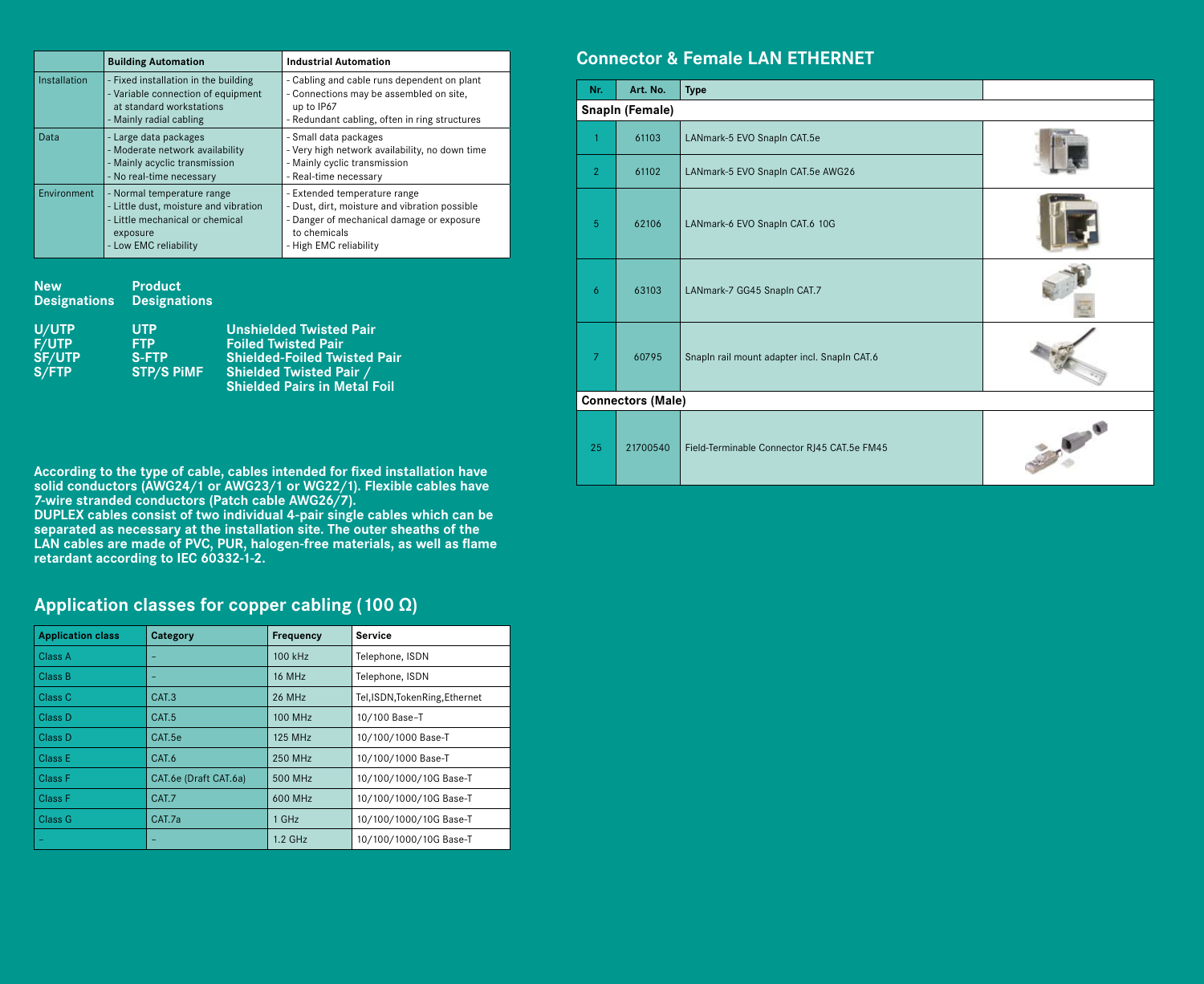| Fibretype            | <b>Automation area</b>           | Installation<br>area        | Application/<br>cabling | <b>Fibre</b> | <b>Type</b>                                      | Art. No. | halogen free | uter sheath<br>material<br>Outer | <b>Special feature</b> | <b>Connectors</b> |
|----------------------|----------------------------------|-----------------------------|-------------------------|--------------|--------------------------------------------------|----------|--------------|----------------------------------|------------------------|-------------------|
|                      |                                  |                             |                         |              | <b>HITRONIC<sup>®</sup> HQN1500 4 G 50/125</b>   | 276004   | halogen free | <b>PE</b>                        |                        | 1,2               |
|                      |                                  |                             |                         |              | <b>HITRONIC<sup>®</sup> HQN1500 8 G 50/125</b>   | 276008   | halogen free | <b>PE</b>                        |                        | 1,2               |
|                      |                                  |                             |                         |              | HITRONIC <sup>®</sup> HQN1500 12 G 50/125        | 276012   | halogen free | PE                               |                        | 1,2               |
|                      |                                  |                             |                         |              | HITRONIC <sup>®</sup> HQN1500 24 G 50/125        | 276024   |              | PE                               |                        |                   |
|                      |                                  |                             |                         | Multimode    |                                                  |          | halogen free |                                  |                        | 1,2               |
|                      |                                  |                             |                         |              | HITRONIC <sup>®</sup> HQN1500 4 G 62,5/125       | 276104   | halogen free | PE                               |                        | 1,2               |
|                      | <b>Industrial &amp; Building</b> | outdoor                     | static                  |              | HITRONIC <sup>®</sup> HQN1500 8 G 62,5/125       | 276108   | halogen free | PE                               |                        | 1,2               |
|                      |                                  |                             |                         |              | HITRONIC <sup>®</sup> HQN1500 12 G 62,5/125      | 276112   | halogen free | PE                               |                        | 1,2               |
|                      |                                  |                             |                         |              | HITRONIC <sup>®</sup> HQN1500 24 G 62,5/125      | 276124   | halogen free | <b>PE</b>                        |                        | 1,2               |
|                      |                                  |                             |                         |              | <b>HITRONIC<sup>®</sup> HQN1500 8 E 9/125</b>    | 276208   | halogen free | PE                               |                        |                   |
|                      |                                  |                             |                         | Singlemode   | <b>HITRONIC<sup>®</sup> HQN1500 12 E 9/125</b>   | 276212   | halogen free | PE                               |                        |                   |
|                      |                                  |                             |                         |              | <b>HITRONIC<sup>®</sup> HQN1500 24 E 9/125</b>   | 276224   | halogen free | PE                               |                        |                   |
|                      |                                  |                             |                         |              | <b>HITRONIC<sup>®</sup> HIH1000 4 G 50/125</b>   | 270004   | halogen free | <b>FRNC</b>                      |                        | 1,2               |
|                      |                                  |                             |                         |              | <b>HITRONIC<sup>®</sup> HIH1000 8 G 50/125</b>   | 270008   | halogen free | <b>FRNC</b>                      |                        | 1,2               |
|                      |                                  |                             |                         |              | HITRONIC <sup>®</sup> HIH1000 12 G 50/125        | 270012   | halogen free | <b>FRNC</b>                      |                        | 1,2               |
|                      |                                  |                             |                         |              | <b>HITRONIC<sup>®</sup> HIH1000 24 G 50/125</b>  | 270024   | halogen free | <b>FRNC</b>                      |                        | 1,2               |
|                      |                                  |                             |                         | Multimode    | <b>HITRONIC<sup>®</sup> HIH1000 4 G 62,5/125</b> | 270104   | halogen free | <b>FRNC</b>                      |                        | 1,2               |
|                      |                                  |                             |                         |              | HITRONIC <sup>®</sup> HIH1000 8 G 62,5/125       | 270108   | halogen free | <b>FRNC</b>                      |                        | 1,2               |
|                      | <b>Building</b>                  | indoor                      | static                  | Singlemode   | HITRONIC <sup>®</sup> HIH1000 12 G 62,5/125      | 270112   | halogen free | <b>FRNC</b>                      |                        | 1,2               |
|                      |                                  |                             |                         |              | HITRONIC <sup>®</sup> HIH1000 24 G 62,5/125      | 270124   | halogen free | <b>FRNC</b>                      |                        | 1,2               |
|                      |                                  |                             |                         |              | <b>HITRONIC<sup>®</sup> HIH1000 4 E 9/125</b>    | 270204   | halogen free | <b>FRNC</b>                      |                        |                   |
|                      |                                  |                             |                         |              | <b>HITRONIC<sup>®</sup> HIH1000 8 E 9/125</b>    | 270208   | halogen free | <b>FRNC</b>                      |                        |                   |
|                      |                                  |                             |                         |              | <b>HITRONIC<sup>®</sup> HIH1000 12 E 9/125</b>   | 270212   | halogen free | <b>FRNC</b>                      |                        |                   |
|                      |                                  |                             |                         |              |                                                  |          |              |                                  |                        |                   |
|                      |                                  |                             |                         |              | <b>HITRONIC<sup>®</sup> HIH1000 24 E 9/125</b>   | 270224   | halogen free | <b>FRNC</b>                      |                        |                   |
|                      |                                  |                             |                         |              | <b>HITRONIC<sup>®</sup> HUN1500 4 G 50/125</b>   | 274004   | halogen free | <b>FRNC</b>                      |                        | 1,2               |
|                      |                                  |                             |                         |              | <b>HITRONIC® HUN1500 8 G 50/125</b>              | 274008   | halogen free | <b>FRNC</b>                      |                        | 1,2               |
|                      |                                  |                             |                         | Multimode    | HITRONIC <sup>®</sup> HUN1500 12 G 50/125        | 274012   | halogen free | <b>FRNC</b>                      |                        | 1,2               |
| GOF - Glass          |                                  |                             |                         |              | HITRONIC <sup>®</sup> HUN1500 24 G 50/125        | 274024   | halogen free | <b>FRNC</b>                      |                        | 1,2               |
| <b>Optical Fibre</b> |                                  | universal                   |                         |              | HITRONIC <sup>®</sup> HUN1500 4 G 62,5/125       | 274104   | halogen free | <b>FRNC</b>                      |                        | 1,2               |
|                      | <b>Industrial &amp; Building</b> | (indoor and                 | static                  |              | HITRONIC <sup>®</sup> HUN1500 8 G 62,5/125       | 274108   | halogen free | <b>FRNC</b>                      |                        | 1,2               |
|                      |                                  | outdoor)                    |                         |              | HITRONIC <sup>®</sup> HUN1500 12 G 62,5/125      | 274112   | halogen free | <b>FRNC</b>                      |                        | 1,2               |
|                      |                                  |                             |                         |              | HITRONIC <sup>®</sup> HUN1500 24 G 62,5/125      | 274124   | halogen free | FRNC                             |                        | 1,2               |
|                      |                                  |                             |                         |              | <b>HITRONIC<sup>®</sup> HUN1500 4 E 9/125</b>    | 274204   | halogen free | <b>FRNC</b>                      |                        |                   |
|                      |                                  |                             |                         | Singlemode   | <b>HITRONIC<sup>®</sup> HUN1500 8 E 9/125</b>    | 274208   | halogen free | <b>FRNC</b>                      |                        |                   |
|                      |                                  |                             |                         |              | <b>HITRONIC<sup>®</sup> HUN1500 12 E 9/125</b>   | 274212   | halogen free | <b>FRNC</b>                      |                        |                   |
|                      |                                  |                             |                         |              | <b>HITRONIC<sup>®</sup> HUN1500 24 E 9/125</b>   | 274224   | halogen free | <b>FRNC</b>                      |                        |                   |
|                      |                                  |                             |                         |              | HITRONIC <sup>®</sup> HRH 2 G 50/125             | 21806879 | halogen free | <b>FRNC</b>                      |                        | 1,2               |
|                      |                                  |                             |                         |              | HITRONIC <sup>®</sup> HRH 4 G 50/125             | 21807090 | halogen free | <b>FRNC</b>                      |                        | 1,2               |
|                      |                                  |                             |                         |              | HITRONIC <sup>®</sup> HRH 8 G 50/125             | 21807093 | halogen free | <b>FRNC</b>                      |                        | 1,2               |
|                      |                                  |                             |                         |              | HITRONIC <sup>®</sup> HRH 12 G 50/125            | 21807094 | halogen free | <b>FRNC</b>                      |                        | 1,2               |
|                      |                                  | <b>Breakout</b>             |                         |              | HITRONIC <sup>®</sup> HRH 24 G 50/125            | 21807041 | halogen free | <b>FRNC</b>                      |                        | 1,2               |
|                      | <b>Building</b>                  | cable                       | static                  | Multimode    | HITRONIC <sup>®</sup> HRH 2 G 62,5/125           | 21806878 | halogen free | <b>FRNC</b>                      |                        | 1,2               |
|                      |                                  | (indoor)                    |                         |              | HITRONIC <sup>®</sup> HRH 4 G 62,5/125           | 21807096 | halogen free | <b>FRNC</b>                      |                        | 1,2               |
|                      |                                  |                             |                         |              | HITRONIC <sup>®</sup> HRH 8 G 62,5/125           | 21807098 | halogen free | <b>FRNC</b>                      |                        | 1,2               |
|                      |                                  |                             |                         |              |                                                  |          |              | <b>FRNC</b>                      |                        |                   |
|                      |                                  |                             |                         |              | <b>HITRONIC<sup>®</sup> HRH 12 G 62,5/125</b>    | 21807099 | halogen free |                                  |                        | 1,2               |
|                      |                                  |                             |                         |              | <b>HITRONIC<sup>®</sup> HRH 24 G 62,5/125</b>    | 21807043 | halogen free | <b>FRNC</b>                      |                        | 1,2               |
|                      |                                  |                             |                         |              | HITRONIC <sup>®</sup> HDH 4 G 50/125             | 267004   | halogen free | <b>FRNC</b>                      |                        | 1,2               |
|                      |                                  | Mini-Break-                 |                         |              | HITRONIC <sup>®</sup> HDH 8 G 50/125             | 267008   | halogen free | <b>FRNC</b>                      |                        | 1,2               |
|                      | <b>Building</b>                  | out cable                   | flexible                | Multimode    | HITRONIC <sup>®</sup> HDH 12 G 50/125            | 267012   | halogen free | <b>FRNC</b>                      |                        | 1,2               |
|                      |                                  | (indoor)                    |                         |              | HITRONIC <sup>®</sup> HDH 4 G 62,5/125           | 267104   | halogen free | <b>FRNC</b>                      |                        | 1,2               |
|                      |                                  |                             |                         |              | HITRONIC <sup>®</sup> HDH 8 G 62,5/125           | 267108   | halogen free | <b>FRNC</b>                      |                        | 1,2               |
|                      |                                  |                             |                         |              | <b>HITRONIC<sup>®</sup> HDH 12 G 62,5/125</b>    | 267112   | halogen free | <b>FRNC</b>                      |                        | 1,2               |
|                      |                                  |                             |                         |              | HITRONIC <sup>®</sup> FD 4 G 50/125              | 21807048 | halogen free | <b>PUR</b>                       | power chain            | 1,2               |
|                      | <b>Industrial &amp; Building</b> | Mobile cable<br>(indoor and | high flexible           | Multimode    | HITRONIC <sup>®</sup> FD 6 G 50/125              | 21807047 | halogen free | <b>PUR</b>                       | power chain            | 1,2               |
|                      |                                  | outdoor)                    |                         |              | <b>HITRONIC® FD 4 G 62,5/125</b>                 | 21807045 | halogen free | <b>PUR</b>                       | power chain            | 1,2               |
|                      |                                  |                             |                         |              | <b>HITRONIC® FD 6 G 62,5/125</b>                 | 21807050 | halogen free | <b>PUR</b>                       | power chain            | 1,2               |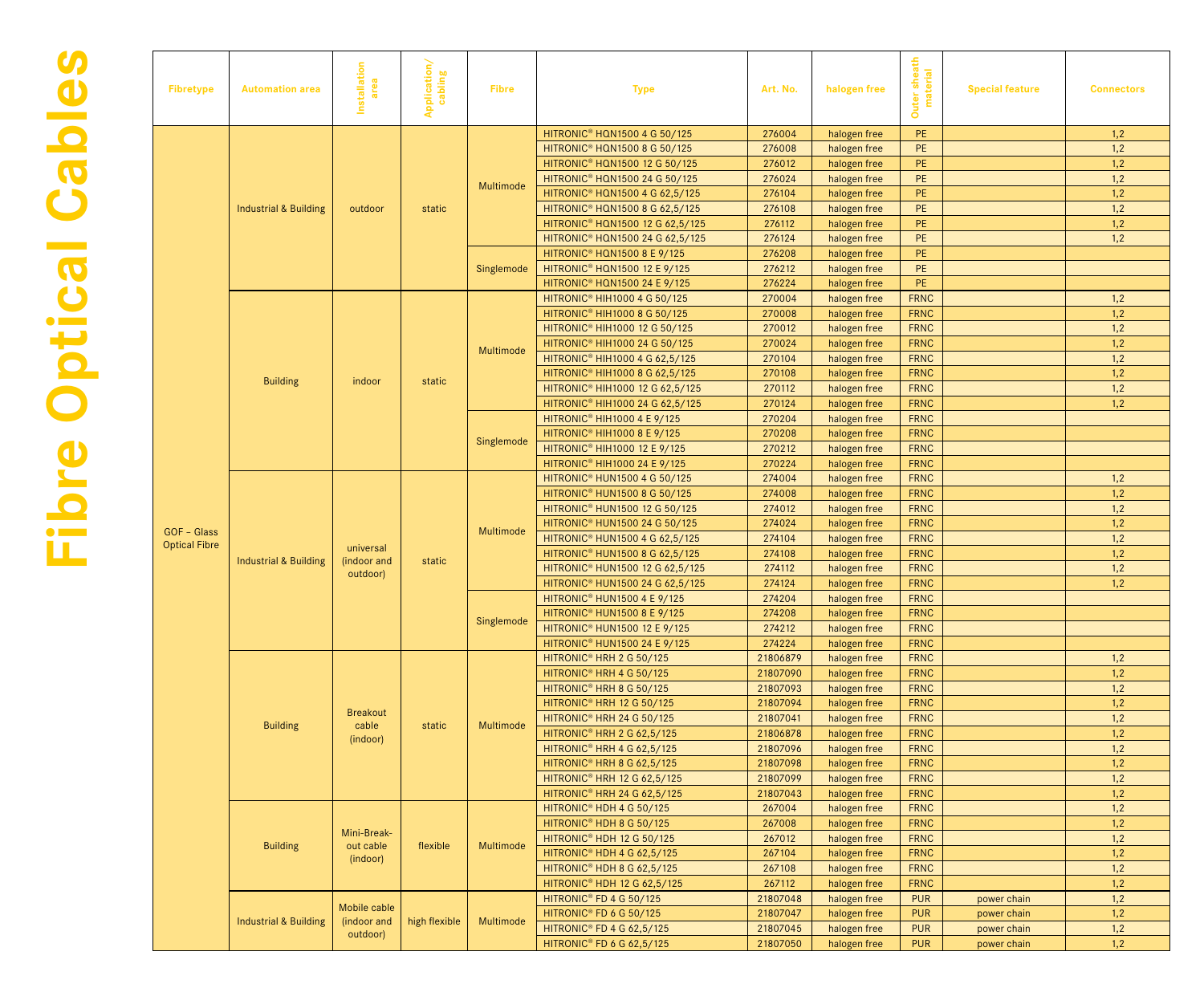## **GOF – Glass Optical Fibre**

**The Glass Optical Fibre (GOF) consists of a core of the basic material glass. Due to the very low attenuation, GOF is suitable for long distances of up to 80 km depending on the type of fibre used. LEDs are used as transmitters for multimode fibers, while lasers are used for singlemode fibres. GOF cables are mainly used for wiring buildings. They are mainly required in primary and secondary wiring. Termination is complex. With the glass fibres a distinction is made between multimode fibres and singlemode fibres. In addition, a distinction is also made for the multimode fibres between the 50 µm and the 62.5 µm fibres.**

## **POF – Polymer Optical Fibre**

**A Polymer Optical Fibre (POF) consists of the core and the cladding of plastic. A POF cable is only suitable for very short distances up to approx. 100 m, as the cable has a high attenuation. The cables are frequently used in the automotive sector (MOST 2), in automation (SERCOS, PROFIBUS etc.) and in lighting technology (information signs).**

## **PCF – Plastic Cladded Fibre**

**Plastic Cladded Fibre (PCF) is a mixture of quartz glass and plastic. The core consists of glass and the cladding of plastic. With a total distance of up to 500 m, it is clearly superior to the POF cable. As with POF, a diode acts as a transmitter. POF and PCF are also very similar with regard to termination, which is extremely simple in both cases.**

**Overview of the advantages of Fibre Optical cables:**

- **high resistance to tapping**
- **no EMC interference**
- **high data transfer rate**
- **long range**
- **no potential transfer**
- **no EMC testing required**
- **little space required**
- **low cable weight**
- **can be installed in a potentially explosive environment**

| <b>Fibre type</b>                          |                 |        | max. attenuation [dB/km] |         | max. transfer size [m] |                                            |                                            |                                                 | <b>Numerical</b><br>aperture |
|--------------------------------------------|-----------------|--------|--------------------------|---------|------------------------|--------------------------------------------|--------------------------------------------|-------------------------------------------------|------------------------------|
|                                            | 660 nm          | 850 nm | 1300 nm                  | 1550 nm | 660 nm                 | 850 nm                                     | 1300 nm                                    | 1550 nm                                         |                              |
| <b>POF</b>                                 | 160             |        |                          |         | 100 Mbit/s:<br>60      |                                            |                                            |                                                 | 0.47                         |
| <b>PCF</b>                                 | 10 <sup>°</sup> | 8      |                          |         | 100 Mbit/s:<br>550     |                                            |                                            |                                                 | 0.37                         |
| <b>GOF MM</b><br>50 µm OM2                 |                 | 2.7    | 0.9                      |         |                        | 100 Mbit/s:<br>2.000<br>$1$ Gbit/s:<br>550 | 100 Mbit/s:<br>2.000<br>$1$ Gbit/s:<br>550 |                                                 | 0.2                          |
| <b>GOF MM</b><br>50 µm OM3                 |                 | 2.7    | 0.9                      |         |                        | $10$ Gbit/s:<br>300                        | 10 $Gbit/s$ :<br>300                       |                                                 | 0.2                          |
|                                            |                 |        |                          |         |                        |                                            |                                            |                                                 |                              |
| <b>GOF MM</b><br>$62.5 \,\mathrm{\upmu m}$ |                 | 3.2    | 0.9                      |         |                        | 100 Mbit/s:<br>2000<br>1 Gbit/s:<br>275    | 100 Mbit/s:<br>2000<br>1 Gbit/s:<br>550    |                                                 | 0.27                         |
| <b>GOF SM</b>                              |                 |        | 0.36                     | 0.2     |                        |                                            | 1 Gbit/s:<br>5.000                         | $1$ Gbit/s:<br>80.000<br>$10$ Gbit/s:<br>40.000 | 0.1                          |

MM = Multimode, SM = Singlemode

#### **F.O. Connectors**

| Nr.               | Art. No. | <b>Type</b>                 |  |  |  |  |  |  |  |
|-------------------|----------|-----------------------------|--|--|--|--|--|--|--|
| <b>Connectors</b> |          |                             |  |  |  |  |  |  |  |
| $\mathbf{1}$      | 9307     | GOF ST Connector 50/62.5 µm |  |  |  |  |  |  |  |
| 2                 | 9407     | GOF SC Connector 50/62.5 µm |  |  |  |  |  |  |  |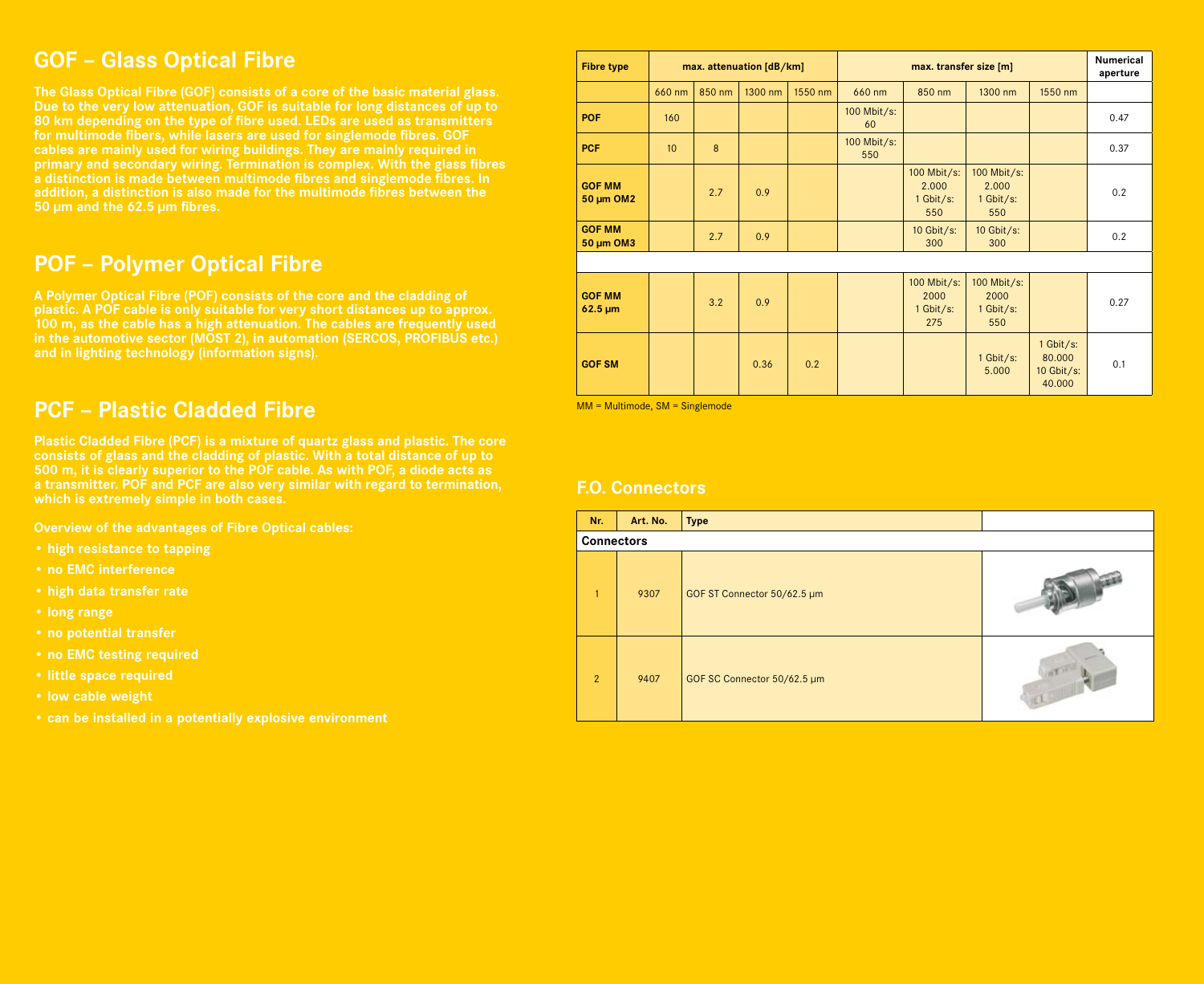| <b>Fibretype</b>                      | <b>Automation area</b>           | tallation<br>$\overline{\mathbf{c}}$ | Application <sub>/</sub><br>cabling | <b>Fibre</b>       | <b>Type</b>                                           | Art. No. | halogen free     | sheath<br>erial<br>Outer<br>Ε | <b>Special feature</b>     | <b>Connectors</b>           |
|---------------------------------------|----------------------------------|--------------------------------------|-------------------------------------|--------------------|-------------------------------------------------------|----------|------------------|-------------------------------|----------------------------|-----------------------------|
|                                       |                                  | indoor                               | flexible                            | Simplex            | HITRONIC <sup>®</sup> POF SIMPLEX PE                  | 2185001  | halogen free     | PE.                           |                            | 3, 6, 9, 12 - 17, 20 - 22   |
|                                       |                                  |                                      |                                     |                    | HITRONIC <sup>®</sup> POF SIMPLEX PVC UL              | 2185201  | non halogen free | <b>PVC</b>                    | <b>UL</b>                  | 3, 6, 9, 12 - 17, 20 - 22   |
|                                       |                                  |                                      |                                     |                    | HITRONIC <sup>®</sup> POF SIMPLEX 105 °C XPE          | 2185202  | halogen free     | <b>XPE</b>                    | Temp. range up to 105°C    | 3, 6, 9, 12 - 17, 20 - 22   |
|                                       |                                  |                                      |                                     |                    | HITRONIC <sup>®</sup> POF SIMPLEX PE-PUR              | 2182030  | halogen free     | <b>PUR</b>                    |                            | 3, 6, 9, 12 - 17, 20 - 22   |
|                                       | <b>Industrial &amp; Building</b> |                                      |                                     |                    | HITRONIC <sup>®</sup> POF SIMPLEX S PE-PUR            | 2185205  | halogen free     | <b>PUR</b>                    | for Sercos Systems         | 4,7,10                      |
|                                       |                                  |                                      |                                     |                    | HITRONIC <sup>®</sup> POF SIMPLEX S PA-PUR            | 2185204  | halogen free     | <b>PUR</b>                    | for Sercos Systems         | 5,8,11                      |
|                                       |                                  |                                      |                                     | <b>Duplex</b>      | HITRONIC <sup>®</sup> POF DUPLEX PE                   | 2185010  | halogen free     | PE.                           |                            | 3, 6, 9, 12, 13, 18, 19, 22 |
| POF - Polymer<br><b>Optical Fibre</b> |                                  |                                      |                                     |                    | HITRONIC <sup>®</sup> POF DUPLEX PE-PUR               | 2185040  | halogen free     | <b>PUR</b>                    |                            | 3, 6, 9, 12, 13, 18, 19, 22 |
|                                       |                                  |                                      |                                     |                    | HITRONIC <sup>®</sup> POF DUPLEX PE-PVC               | 2185209  | non halogen free | <b>PVC</b>                    |                            | 3, 6, 9, 12, 13, 18, 19, 22 |
|                                       |                                  |                                      |                                     |                    | HITRONIC <sup>®</sup> POF DUPLEX PVC-PVC              | 2185210  | non halogen free | <b>PVC</b>                    |                            | 3, 6, 9, 12, 13, 18, 19, 22 |
|                                       |                                  |                                      |                                     |                    | HITRONIC <sup>®</sup> POF DUPLEX HEAVY PE-PUR         | 2185211  | halogen free     | <b>PUR</b>                    | highly robust              | 3, 6, 9, 12, 13, 18, 19, 22 |
|                                       |                                  |                                      |                                     | <b>Multi Fibre</b> | HITRONIC <sup>®</sup> POF MULTI FIBRE PE-PVC          | 3036010  | non halogen free | <b>PVC</b>                    | 6 fibres with color coding | $3,6,9,12-22$               |
|                                       |                                  |                                      |                                     | Hybrid             | HITRONIC <sup>®</sup> HYBRID FD P DESINA <sup>®</sup> | 2186001  | halogen free     | <b>PUR</b>                    | hybrid                     | 3, 6, 9, 12, 13, 18, 19, 22 |
|                                       |                                  |                                      | high flexible                       | Simplex            | HITRONIC <sup>®</sup> POF SIMPLEX FD PE-PUR           | 2185207  | halogen free     | <b>PUR</b>                    | power chain                | $3,6,9,12-22$               |
|                                       |                                  |                                      |                                     | <b>Duplex</b>      | HITRONIC <sup>®</sup> POF DUPLEX FD PE-PUR            | 2185213  | halogen free     | <b>PUR</b>                    | power chain                | 3, 6, 9, 12, 13, 18, 19, 22 |
| <b>PCF - Plastic</b>                  | <b>Industrial &amp; Building</b> | indoor                               | flexible                            | <b>Duplex</b>      | HITRONIC <sup>®</sup> BUS PCF PUR DUPLEX indoor       | 2185311  | halogen free     | <b>PUR</b>                    |                            | 23,24                       |
| <b>Cladded Fibre</b>                  |                                  | outdoor                              | static                              | <b>Duplex</b>      | HITRONIC <sup>®</sup> BUS PCF PE DUPLEX outdoor       | 2185302  | halogen free     | PE.                           |                            | 23,24                       |